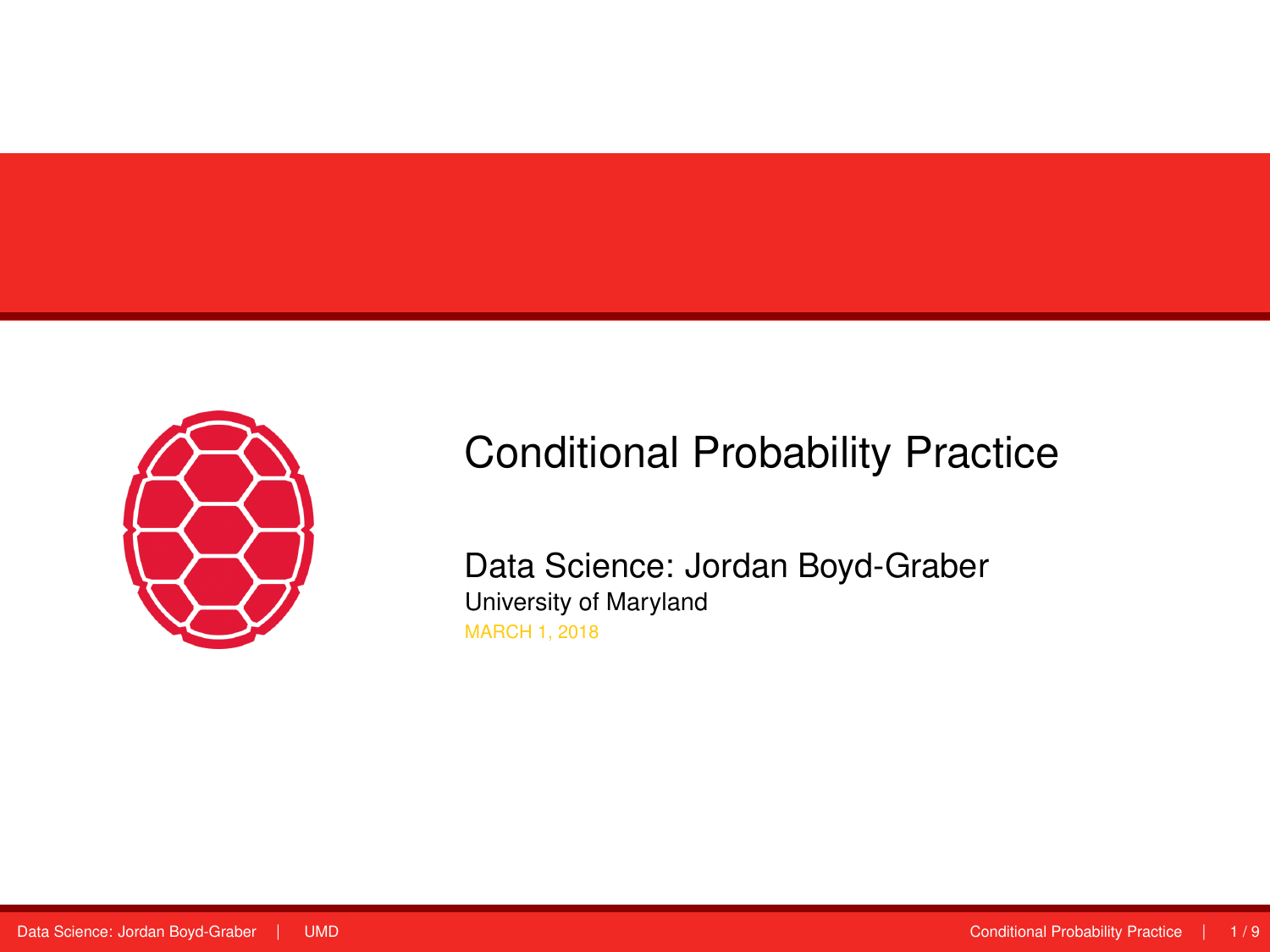# A die is rolled twice

what is the probability that the sum of the faces is greater than 7, given that

- **the first outcome was 4?**
- the first outcome was greater than 4?
- $\blacksquare$  the first outcome was a 1?
- $\blacksquare$  the first outcome was less than 5?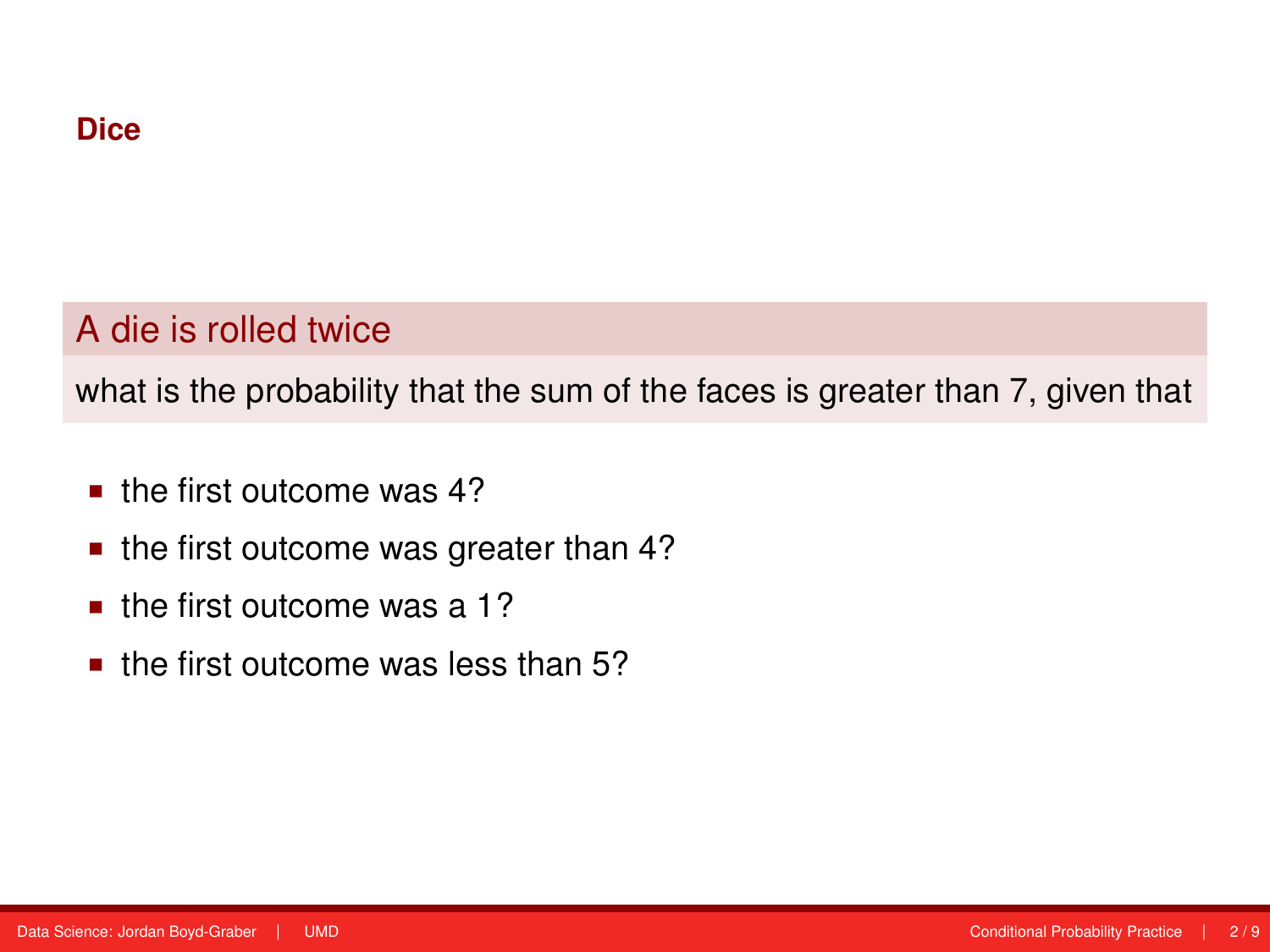## **Dice**

$$
p(X_1 + X_2 > 7 | X_1 = 4) =
$$

$$
p(X_1 + X_2 > 7 | X_1 > 4) =
$$

$$
p(X_1 + X_2 > 7 | X_1 = 1) =
$$

 $p(X_1 + X_2 > 7 | X_1 < 5) =$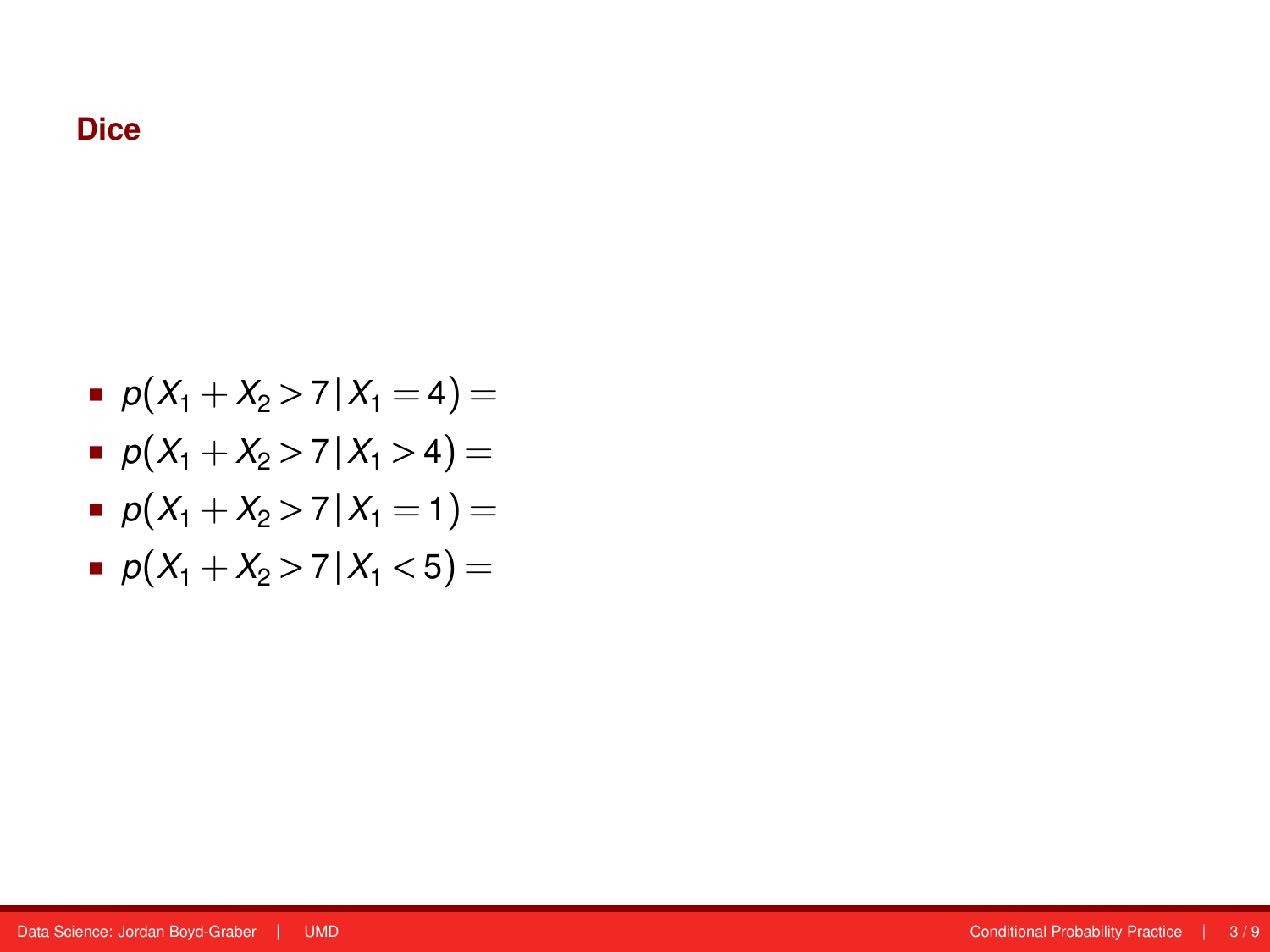$$
p(X_1 + X_2 > 7 | X_1 = 4) = \frac{p(X_1 + X_2 > 7 \wedge X_1 = 4)}{p(X_1 = 4)} =
$$

$$
p(X_1 + X_2 > 7 | X_1 > 4) =
$$

$$
p(X_1 + X_2 > 7 | X_1 = 1) =
$$

$$
p(X_1 + X_2 > 7 | X_1 < 5) =
$$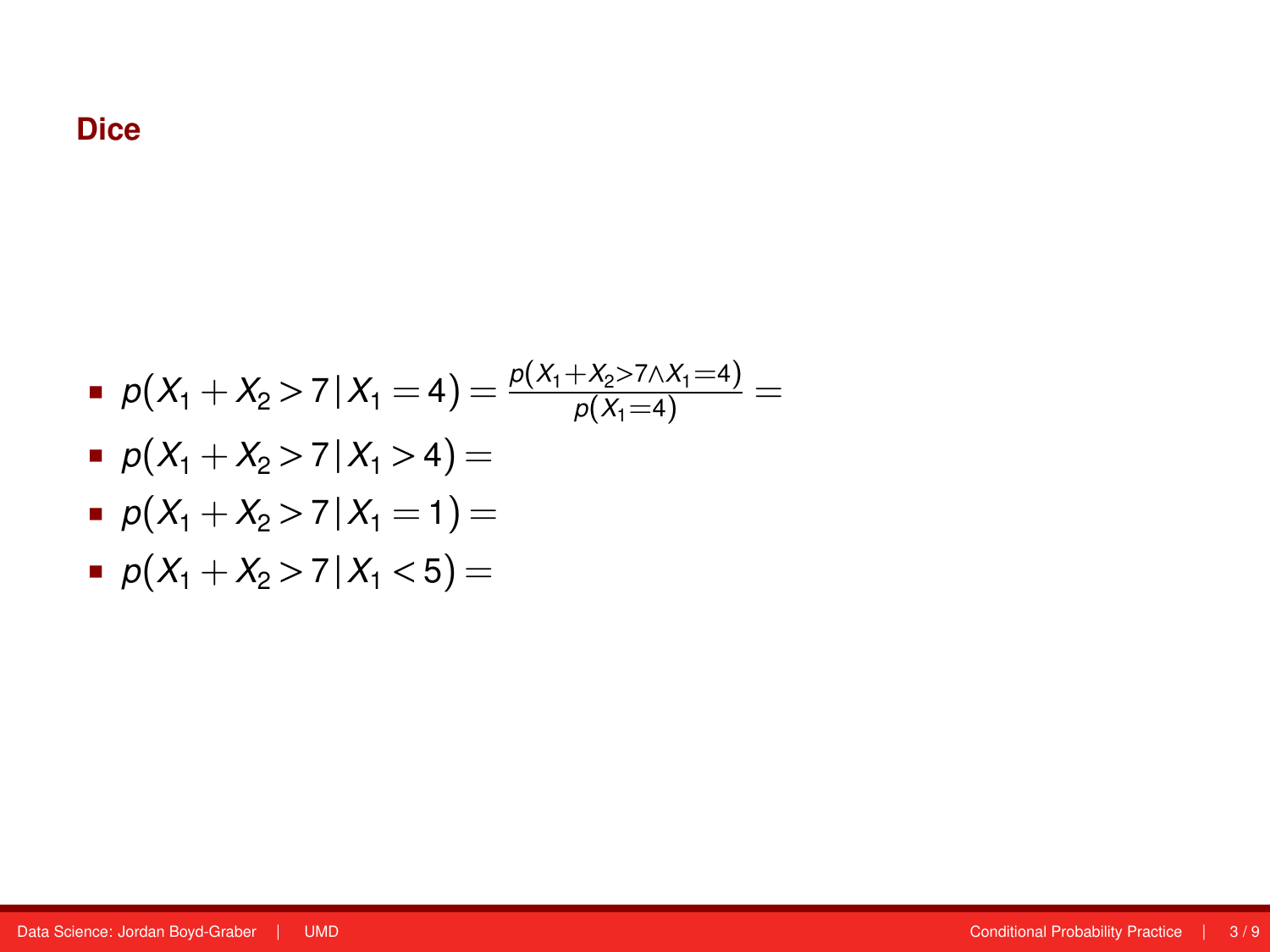$$
p(X_1 + X_2 > 7 | X_1 = 4) = \frac{p(X_1 + X_2 > 7 \land X_1 = 4)}{p(X_1 = 4)} = \frac{3/36}{1/6} = \frac{1}{2}
$$

$$
p(X_1 + X_2 > 7 | X_1 > 4) =
$$

$$
p(X_1 + X_2 > 7 | X_1 = 1) =
$$

$$
p(X_1 + X_2 > 7 | X_1 < 5) =
$$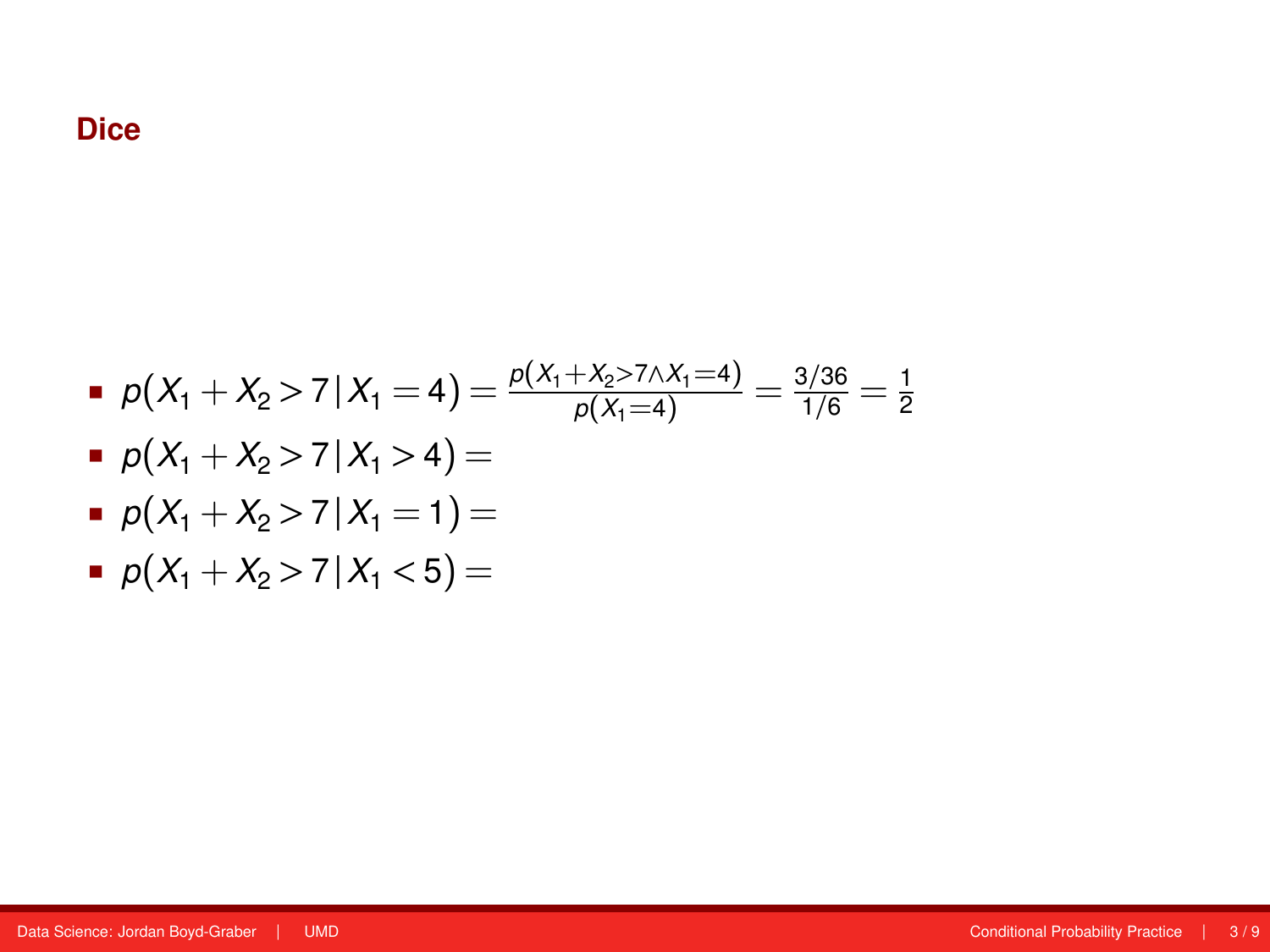### **Dice**

\n- \n
$$
p(X_1 + X_2 > 7 \mid X_1 = 4) = \frac{p(X_1 + X_2 > 7 \mid X_1 = 4)}{p(X_1 = 4)} = \frac{3/36}{1/6} = \frac{1}{2}
$$
\n
\n- \n
$$
p(X_1 + X_2 > 7 \mid X_1 > 4) = \frac{p(X_1 + X_2 > 7 \mid X_1 > 4)}{p(X_1 > 4)} = p(X_1 + X_2 > 7 \mid X_1 = 1) =
$$
\n
\n

$$
p(X_1 + X_2 > 7 | X_1 < 5) =
$$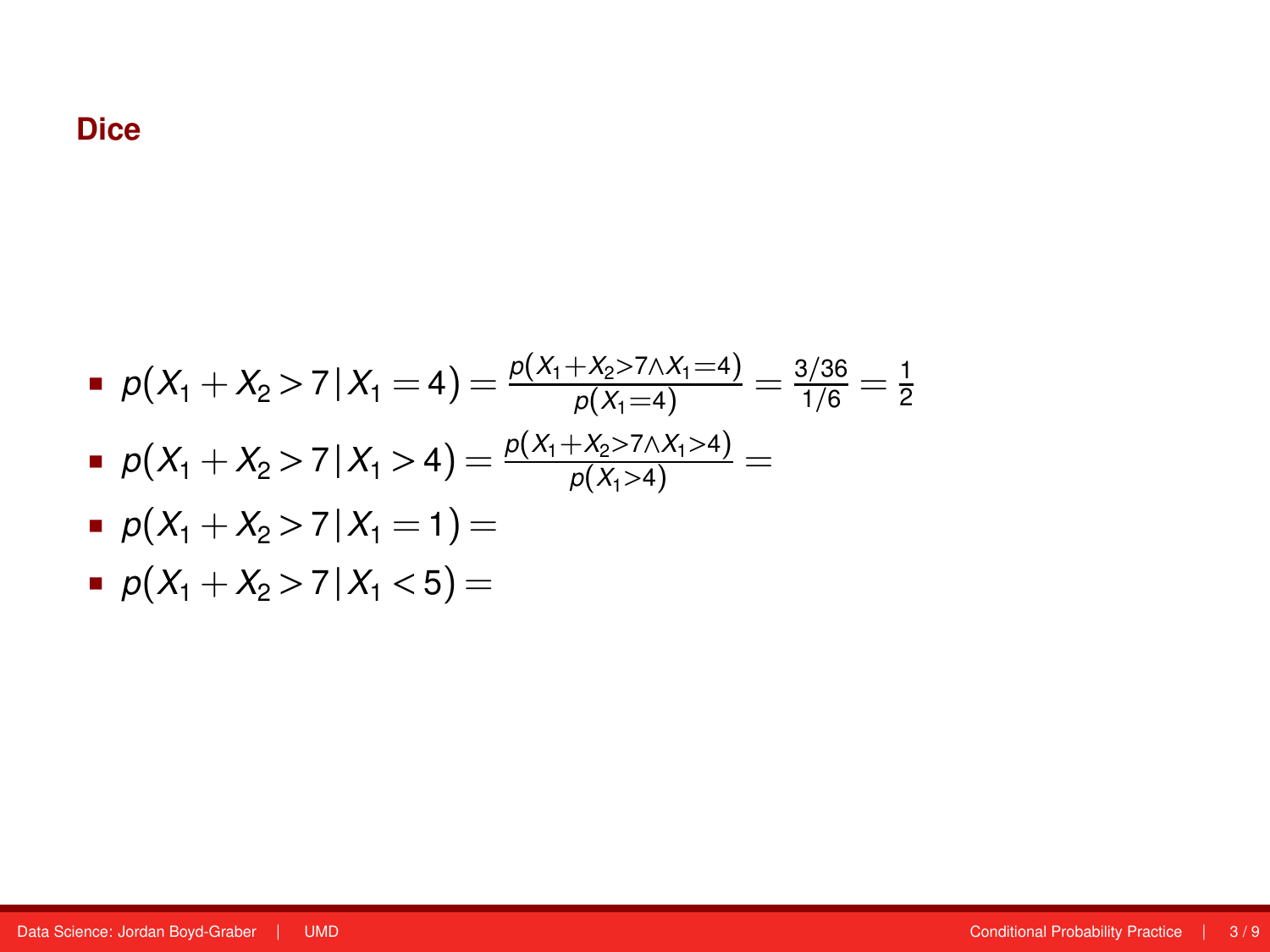\n- \n
$$
p(X_1 + X_2 > 7 \mid X_1 = 4) = \frac{p(X_1 + X_2 > 7 \mid X_1 = 4)}{p(X_1 = 4)} = \frac{3/36}{1/6} = \frac{1}{2}
$$
\n
\n- \n
$$
p(X_1 + X_2 > 7 \mid X_1 > 4) = \frac{p(X_1 + X_2 > 7 \mid X_1 > 4)}{p(X_1 > 4)} = \frac{9/36}{1/3} = \frac{27}{36} = \frac{3}{4}
$$
\n
\n- \n
$$
p(X_1 + X_2 > 7 \mid X_1 = 1) =
$$
\n
\n

$$
p(X_1 + X_2 > 7 | X_1 < 5) =
$$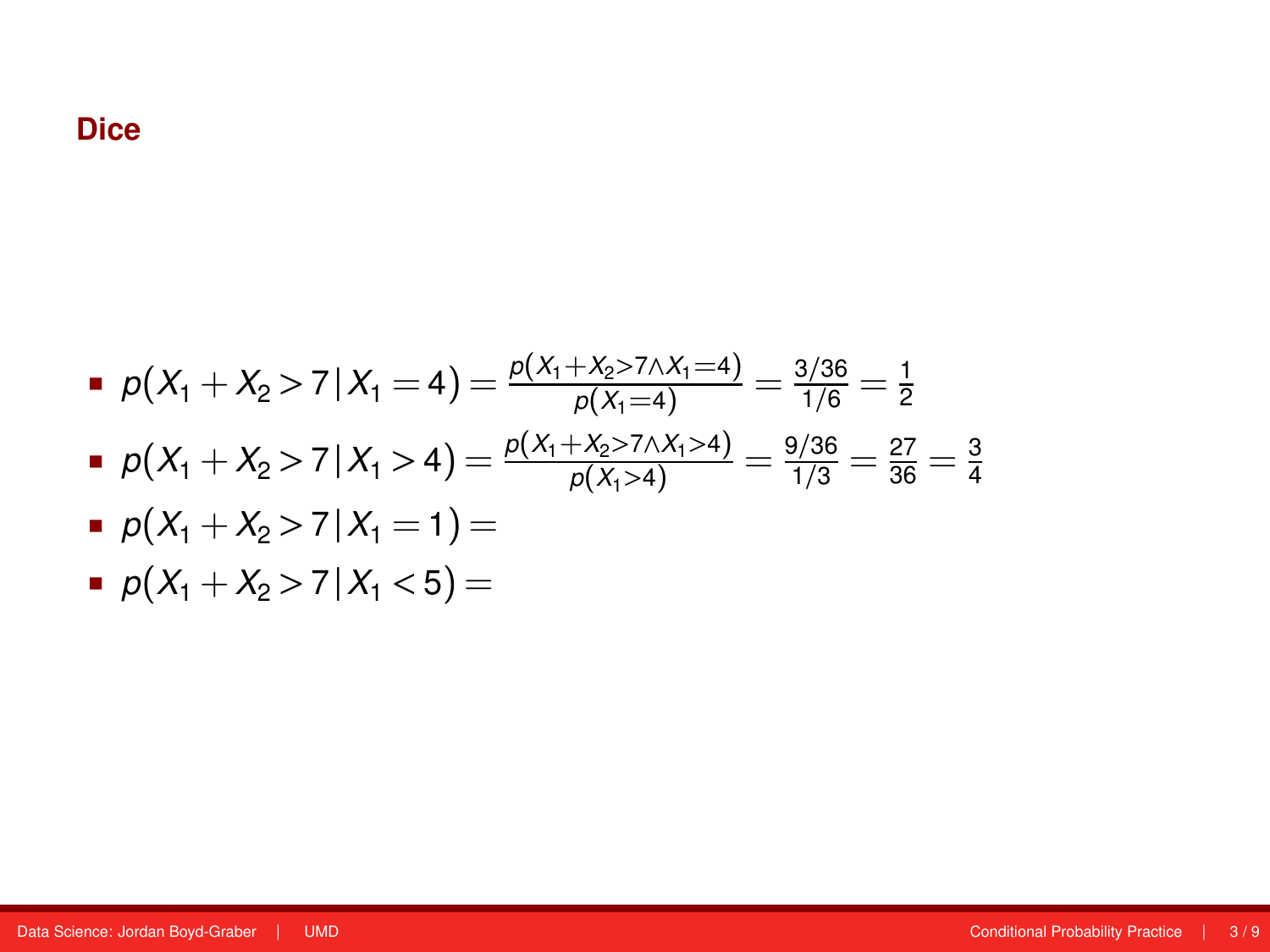\n- \n
$$
p(X_1 + X_2 > 7 \mid X_1 = 4) = \frac{p(X_1 + X_2 > 7 \mid X_1 = 4)}{p(X_1 = 4)} = \frac{3/36}{1/6} = \frac{1}{2}
$$
\n
\n- \n
$$
p(X_1 + X_2 > 7 \mid X_1 > 4) = \frac{p(X_1 + X_2 > 7 \mid X_1 > 4)}{p(X_1 > 4)} = \frac{9/36}{1/3} = \frac{27}{36} = \frac{3}{4}
$$
\n
\n- \n
$$
p(X_1 + X_2 > 7 \mid X_1 = 1) = \frac{p(X_1 + X_2 > 7 \mid X_1 = 1)}{p(X_1 = 1)} = \frac{p(X_1 + X_2 > 7 \mid X_1 = 1)}{p(X_1 = 1)} = \frac{p(X_1 + X_2 > 7 \mid X_1 = 5)}{p(X_1 = 1)} = \frac{p(X_1 + X_2 > 7 \mid X_1 = 5)}{p(X_1 = 1)} = \frac{p(X_1 + X_2 > 7 \mid X_1 = 5)}{p(X_1 = 1)} = \frac{p(X_1 + X_2 > 7 \mid X_1 = 5)}{p(X_1 = 1)} = \frac{p(X_1 + X_2 > 7 \mid X_1 = 5)}{p(X_1 = 1)} = \frac{p(X_1 + X_2 > 7 \mid X_1 = 5)}{p(X_1 = 1)} = \frac{p(X_1 + X_2 > 7 \mid X_1 = 1)}{p(X_1 = 1)} = \frac{p(X_1 + X_2 > 7 \mid X_1 = 1)}{p(X_1 = 1)} = \frac{p(X_1 + X_2 > 7 \mid X_1 = 1)}{p(X_1 = 1)} = \frac{p(X_1 + X_2 > 7 \mid X_1 = 1)}{p(X_1 = 1)} = \frac{p(X_1 + X_2 > 7 \mid X_1 = 1)}{p(X_1 = 1)} = \frac{p(X_1 + X_2 > 7 \mid X_1 = 5)}{p(X_1 = 1)} = \frac{p(X_1 + X_2 > 7 \mid X_1 = 5)}{p(X_1 = 1)} = \
$$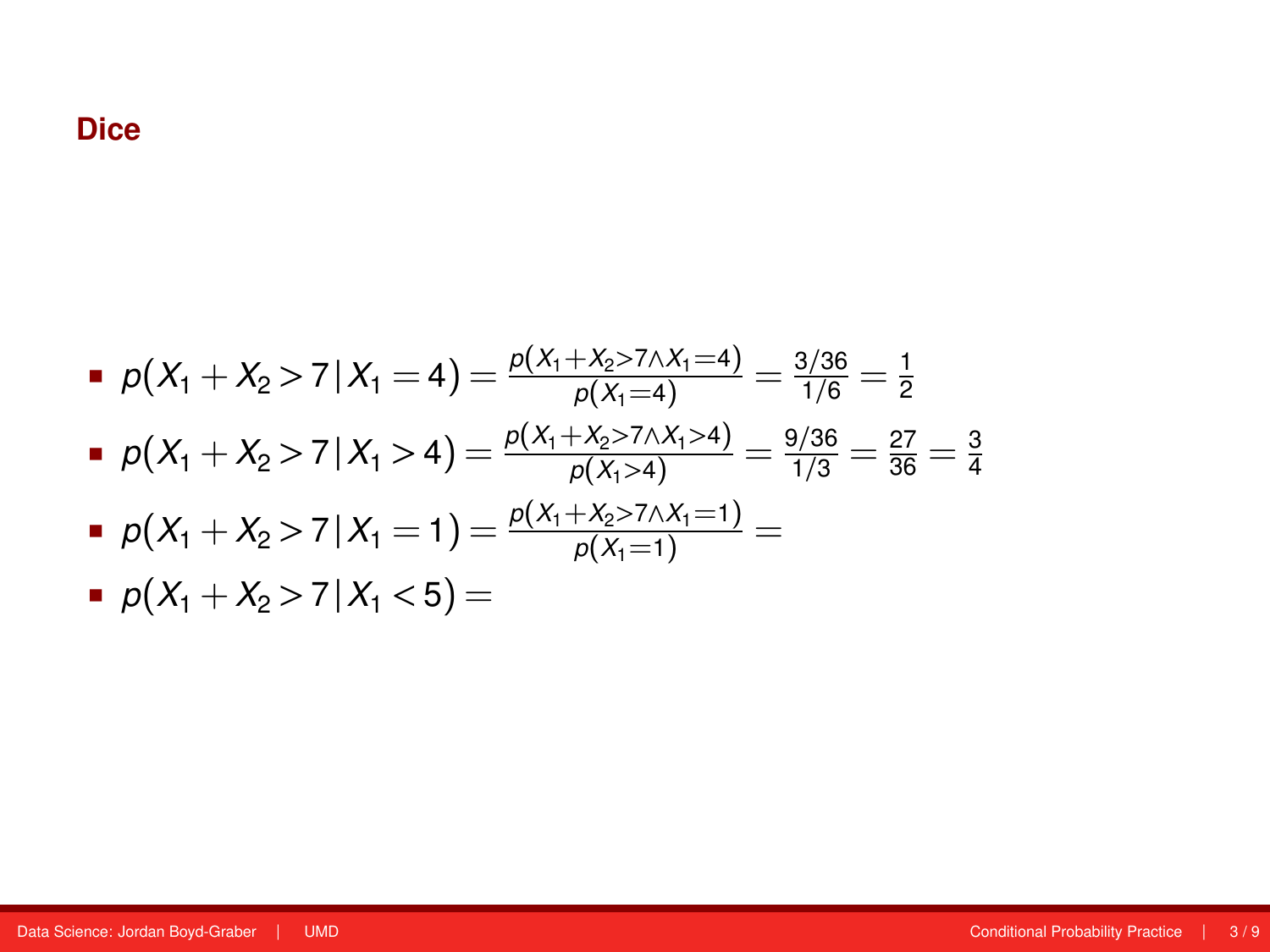\n- \n
$$
p(X_1 + X_2 > 7 \mid X_1 = 4) = \frac{p(X_1 + X_2 > 7 \mid X_1 = 4)}{p(X_1 = 4)} = \frac{3/36}{1/6} = \frac{1}{2}
$$
\n
\n- \n
$$
p(X_1 + X_2 > 7 \mid X_1 > 4) = \frac{p(X_1 + X_2 > 7 \mid X_1 > 4)}{p(X_1 > 4)} = \frac{9/36}{1/3} = \frac{27}{36} = \frac{3}{4}
$$
\n
\n- \n
$$
p(X_1 + X_2 > 7 \mid X_1 = 1) = \frac{p(X_1 + X_2 > 7 \mid X_1 = 1)}{p(X_1 = 1)} = \frac{0}{1/6} = 0
$$
\n
\n- \n
$$
p(X_1 + X_2 > 7 \mid X_1 < 5) =
$$
\n
\n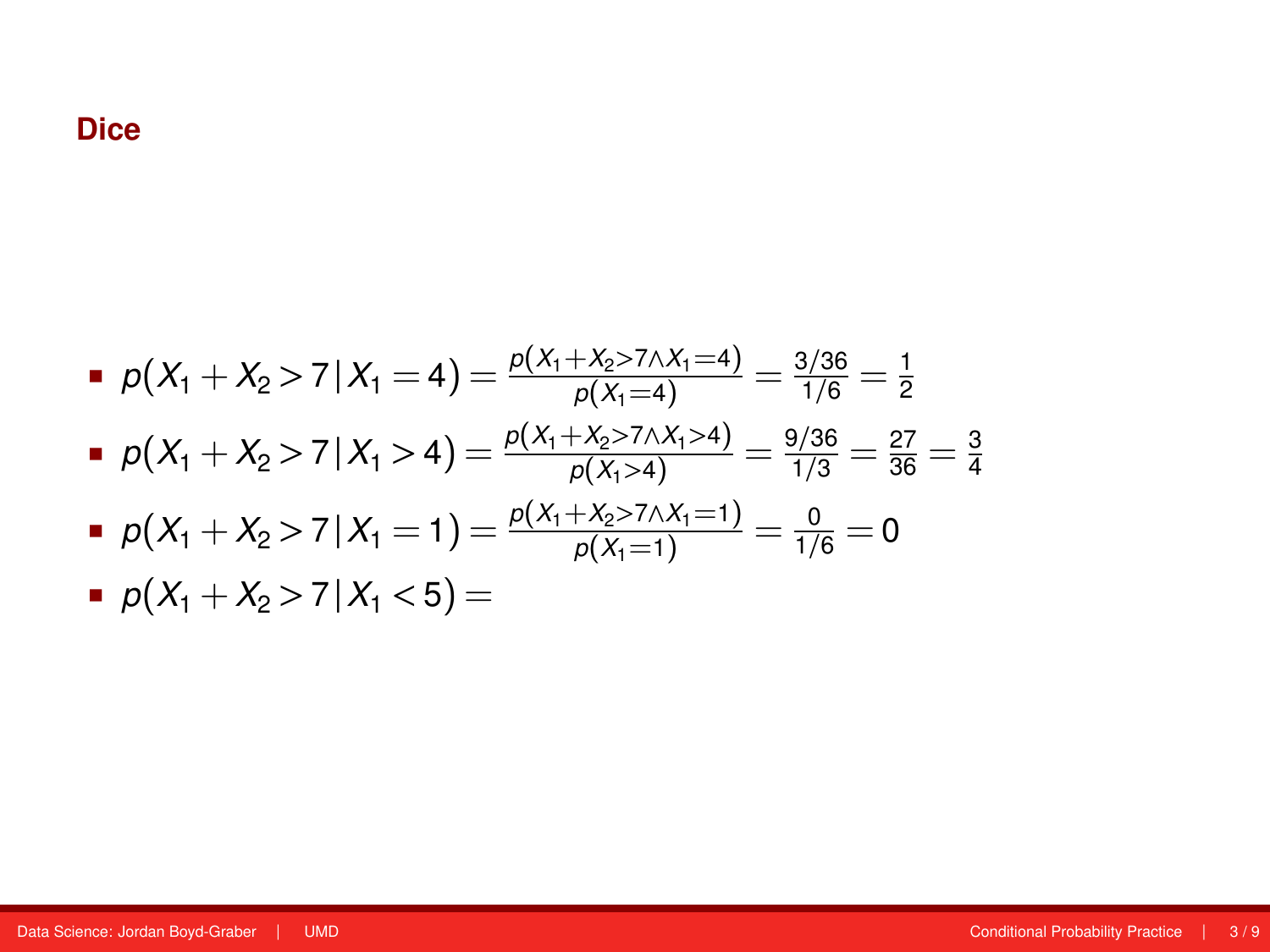\n- \n
$$
p(X_1 + X_2 > 7 \mid X_1 = 4) = \frac{p(X_1 + X_2 > 7 \mid X_1 = 4)}{p(X_1 = 4)} = \frac{3/36}{1/6} = \frac{1}{2}
$$
\n
\n- \n
$$
p(X_1 + X_2 > 7 \mid X_1 > 4) = \frac{p(X_1 + X_2 > 7 \mid X_1 > 4)}{p(X_1 > 4)} = \frac{9/36}{1/3} = \frac{27}{36} = \frac{3}{4}
$$
\n
\n- \n
$$
p(X_1 + X_2 > 7 \mid X_1 = 1) = \frac{p(X_1 + X_2 > 7 \mid X_1 = 1)}{p(X_1 = 1)} = \frac{0}{1/6} = 0
$$
\n
\n- \n
$$
p(X_1 + X_2 > 7 \mid X_1 < 5) = \frac{p(X_1 + X_2 > 7 \mid X_1 < 5)}{p(X_1 < 5)} = \frac{p(X_1 + X_2 > 7 \mid X_1 < 5)}{p(X_1 < 5)} = \frac{p(X_1 + X_2 > 7 \mid X_1 < 5)}{p(X_1 = 1)} = \frac{p(X_1 + X_2 > 7 \mid X_1 < 5)}{p(X_1 = 1)} = \frac{p(X_1 + X_2 > 7 \mid X_1 < 5)}{p(X_1 = 1)} = \frac{p(X_1 + X_2 > 7 \mid X_1 < 5)}{p(X_1 = 1)} = \frac{p(X_1 + X_2 > 7 \mid X_1 < 5)}{p(X_1 = 1)} = \frac{p(X_1 + X_2 > 7 \mid X_1 < 5)}{p(X_1 = 1)} = \frac{p(X_1 + X_2 > 7 \mid X_1 < 5)}{p(X_1 = 1)} = \frac{p(X_1 + X_2 > 7 \mid X_1 < 5)}{p(X_1 = 1)} = \frac{p(X_1 + X_2 > 7 \mid X_1 < 5)}{p(X_1 = 1)} = \frac{p(X_1 + X_2 > 7 \mid X_1 < 5
$$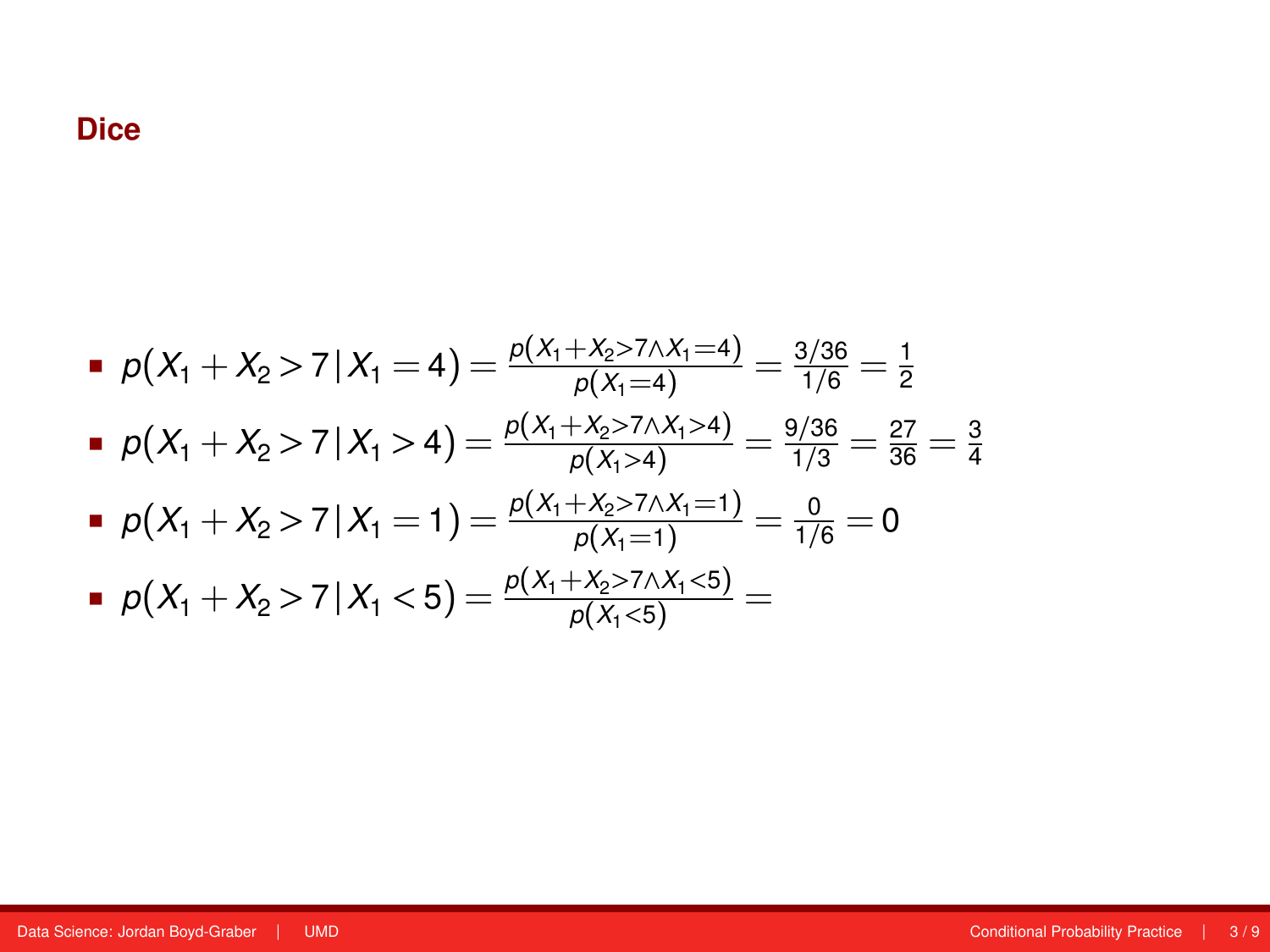\n- \n
$$
p(X_1 + X_2 > 7 \mid X_1 = 4) = \frac{p(X_1 + X_2 > 7 \mid X_1 = 4)}{p(X_1 = 4)} = \frac{3/36}{1/6} = \frac{1}{2}
$$
\n
\n- \n
$$
p(X_1 + X_2 > 7 \mid X_1 > 4) = \frac{p(X_1 + X_2 > 7 \mid X_1 > 4)}{p(X_1 > 4)} = \frac{9/36}{1/3} = \frac{27}{36} = \frac{3}{4}
$$
\n
\n- \n
$$
p(X_1 + X_2 > 7 \mid X_1 = 1) = \frac{p(X_1 + X_2 > 7 \mid X_1 = 1)}{p(X_1 = 1)} = \frac{0}{1/6} = 0
$$
\n
\n- \n
$$
p(X_1 + X_2 > 7 \mid X_1 < 5) = \frac{p(X_1 + X_2 > 7 \mid X_1 < 5)}{p(X_1 < 5)} = \frac{6/36}{2/3} = \frac{18}{64} = \frac{1}{4}
$$
\n
\n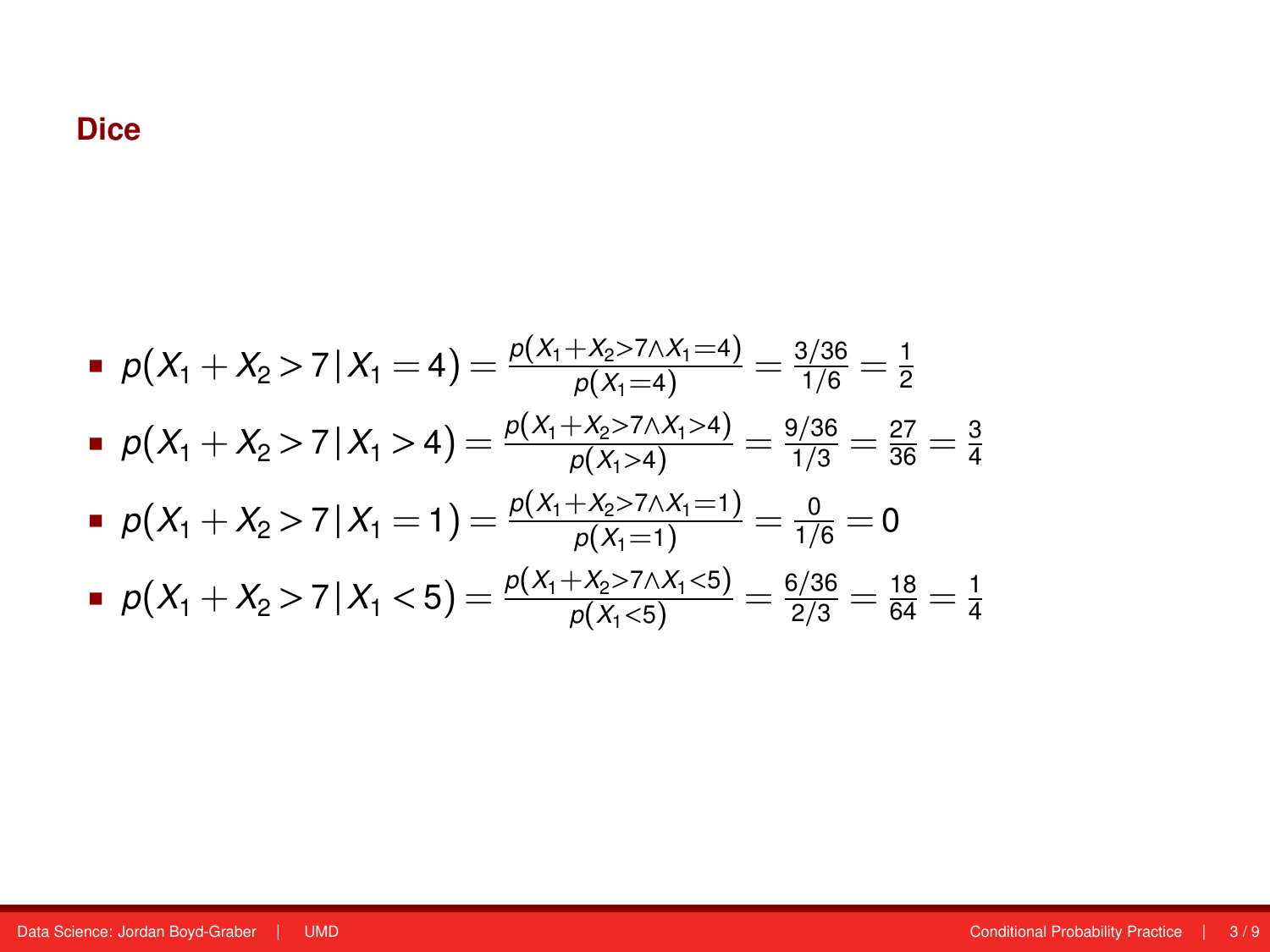What is the probability a family of two children has two boys

- qiven that it has at least one boy?
- qiven that the first child is a boy?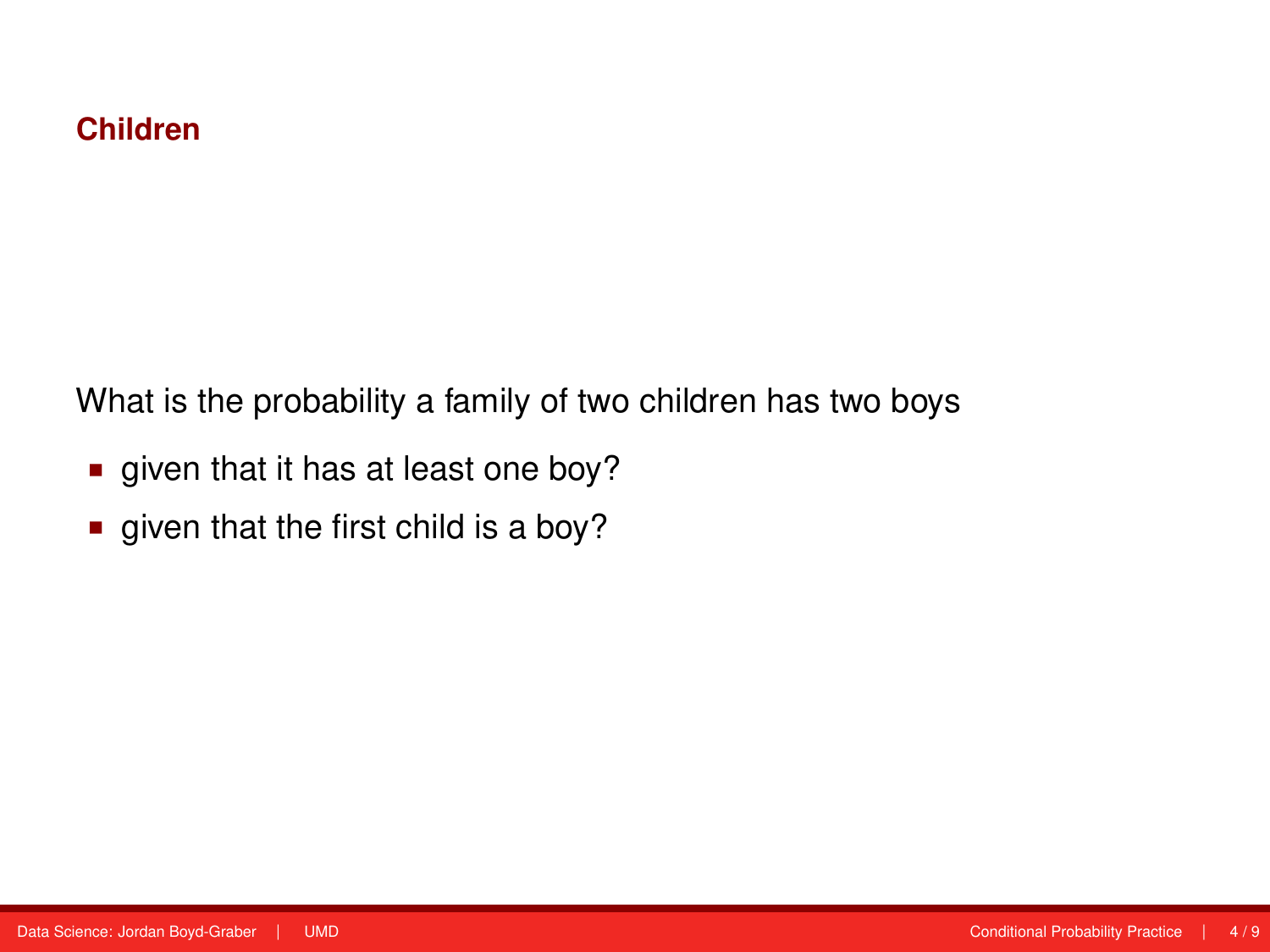\n- $$
P(X_1 = T, X_2 = T | X_1 = T \vee X_2 = T) =
$$
\n- $P(X_1 = T, X_2 = T | X_1 = T) =$
\n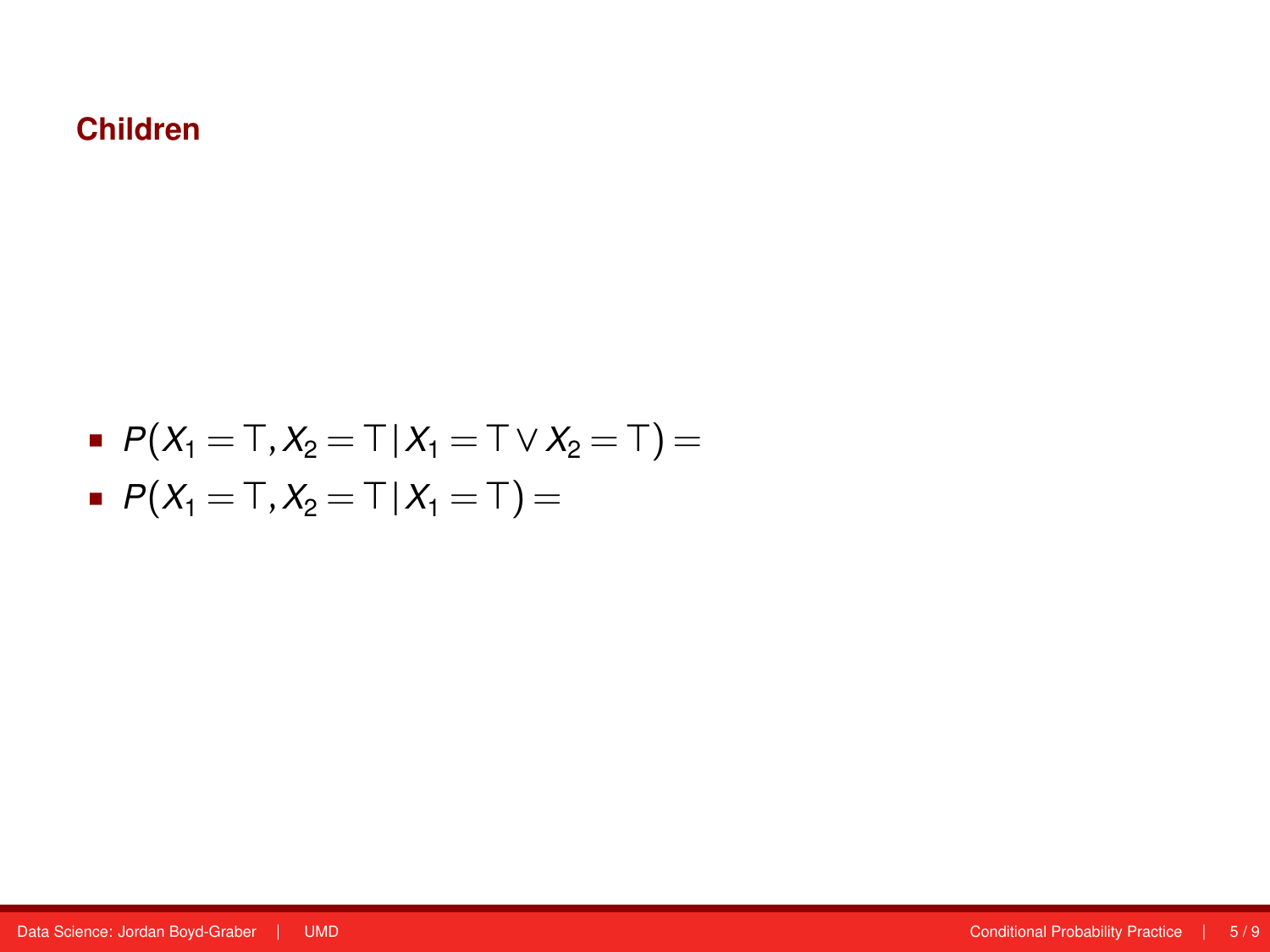■ 
$$
P(X_1 = T, X_2 = T | X_1 = T \vee X_2 = T) = \frac{P(X_1 = T, X_2 = T)}{P(X_1 = T \vee X_2 = T)} =
$$
  
=  $P(X_1 = T | X_2 = T) =$ 

$$
P(X_1 = T, X_2 = T | X_1 = T) =
$$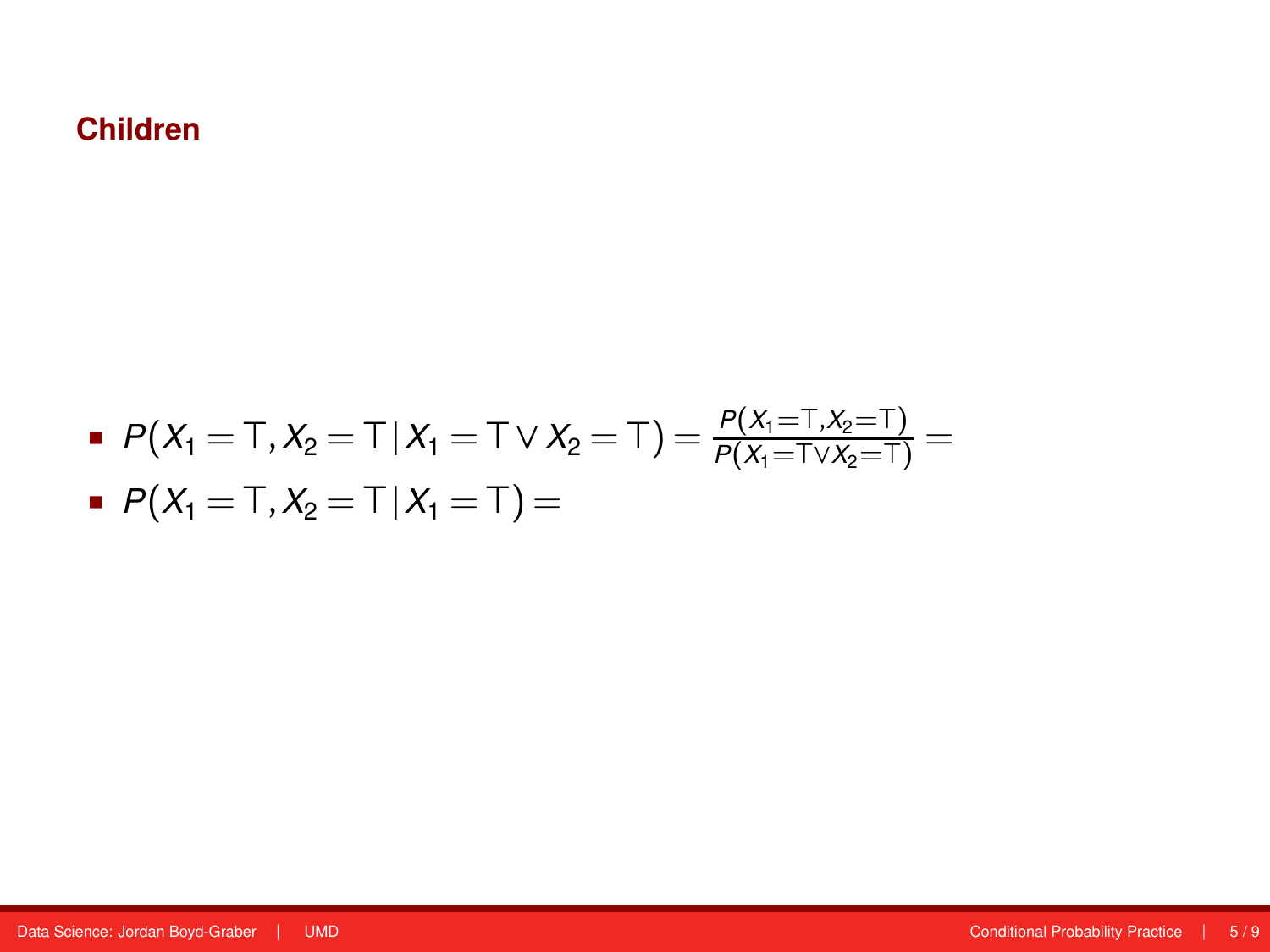\n- \n
$$
P(X_1 = T, X_2 = T | X_1 = T \vee X_2 = T) = \frac{P(X_1 = T, X_2 = T)}{P(X_1 = T \vee X_2 = T)} = \frac{1}{3/4} = \frac{1}{3}
$$
\n
\n- \n $P(X_1 = T, X_2 = T | X_1 = T) =$ \n
\n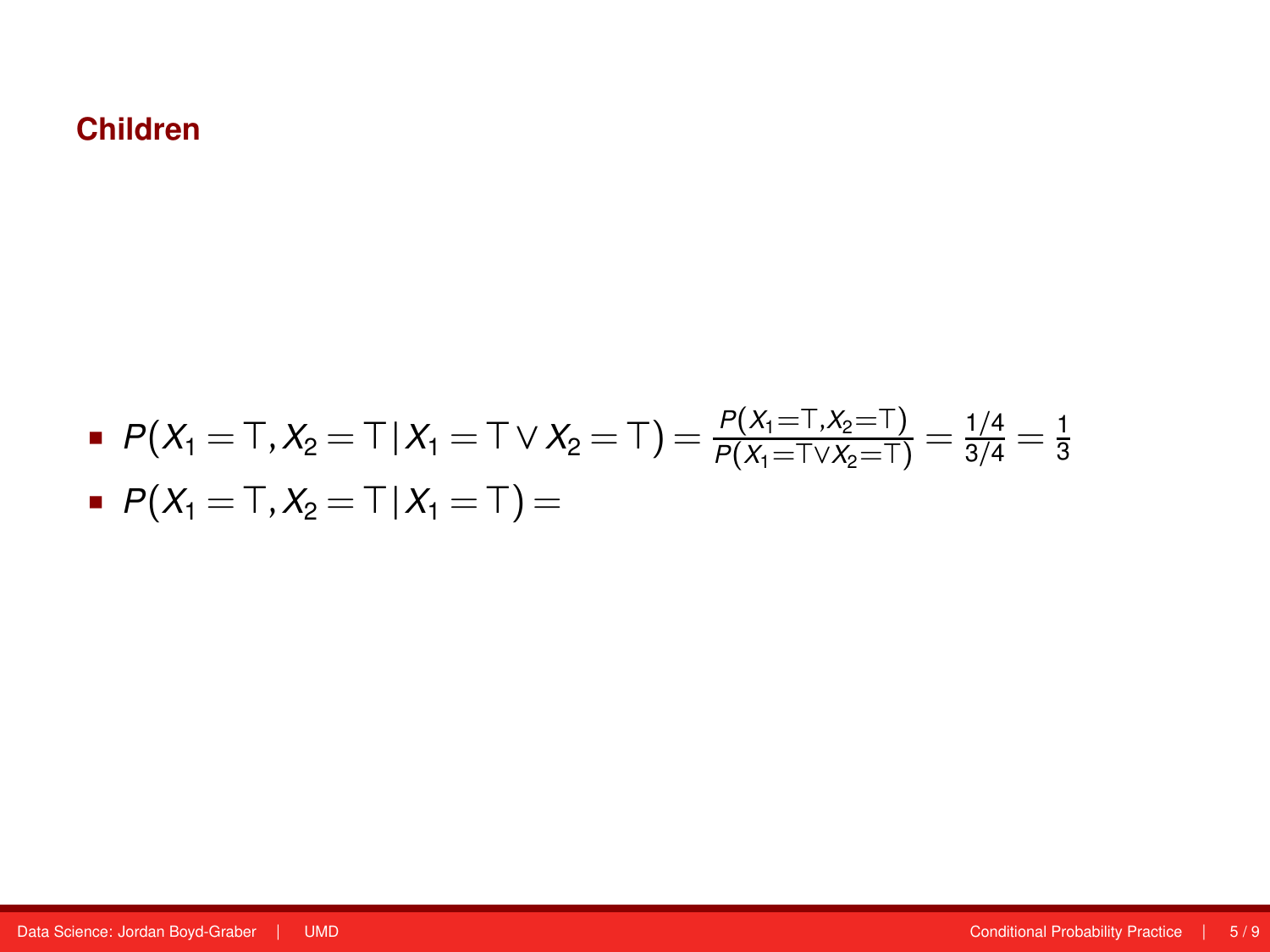\n- \n
$$
P(X_1 = T, X_2 = T | X_1 = T \vee X_2 = T) = \frac{P(X_1 = T, X_2 = T)}{P(X_1 = T \vee X_2 = T)} = \frac{1}{3/4} = \frac{1}{3}
$$
\n
\n- \n $P(X_1 = T, X_2 = T | X_1 = T) = \frac{P(X_1 = T, X_2 = T)}{P(X_1 = T)} =$ \n
\n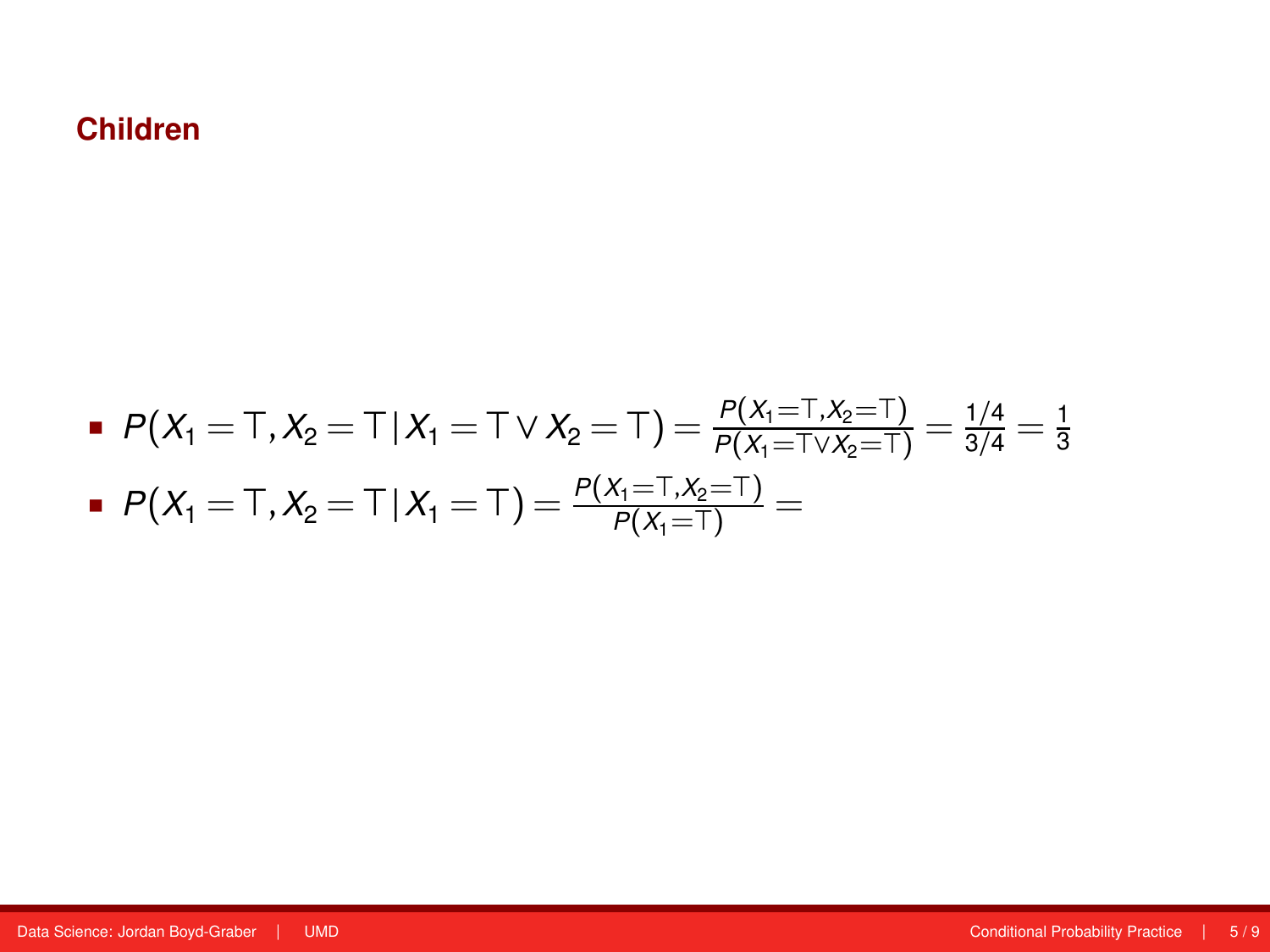\n- \n
$$
P(X_1 = T, X_2 = T | X_1 = T \vee X_2 = T) = \frac{P(X_1 = T, X_2 = T)}{P(X_1 = T \vee X_2 = T)} = \frac{1/4}{3/4} = \frac{1}{3}
$$
\n
\n- \n $P(X_1 = T, X_2 = T | X_1 = T) = \frac{P(X_1 = T, X_2 = T)}{P(X_1 = T)} = \frac{1/4}{1/2} = \frac{1}{2}$ \n
\n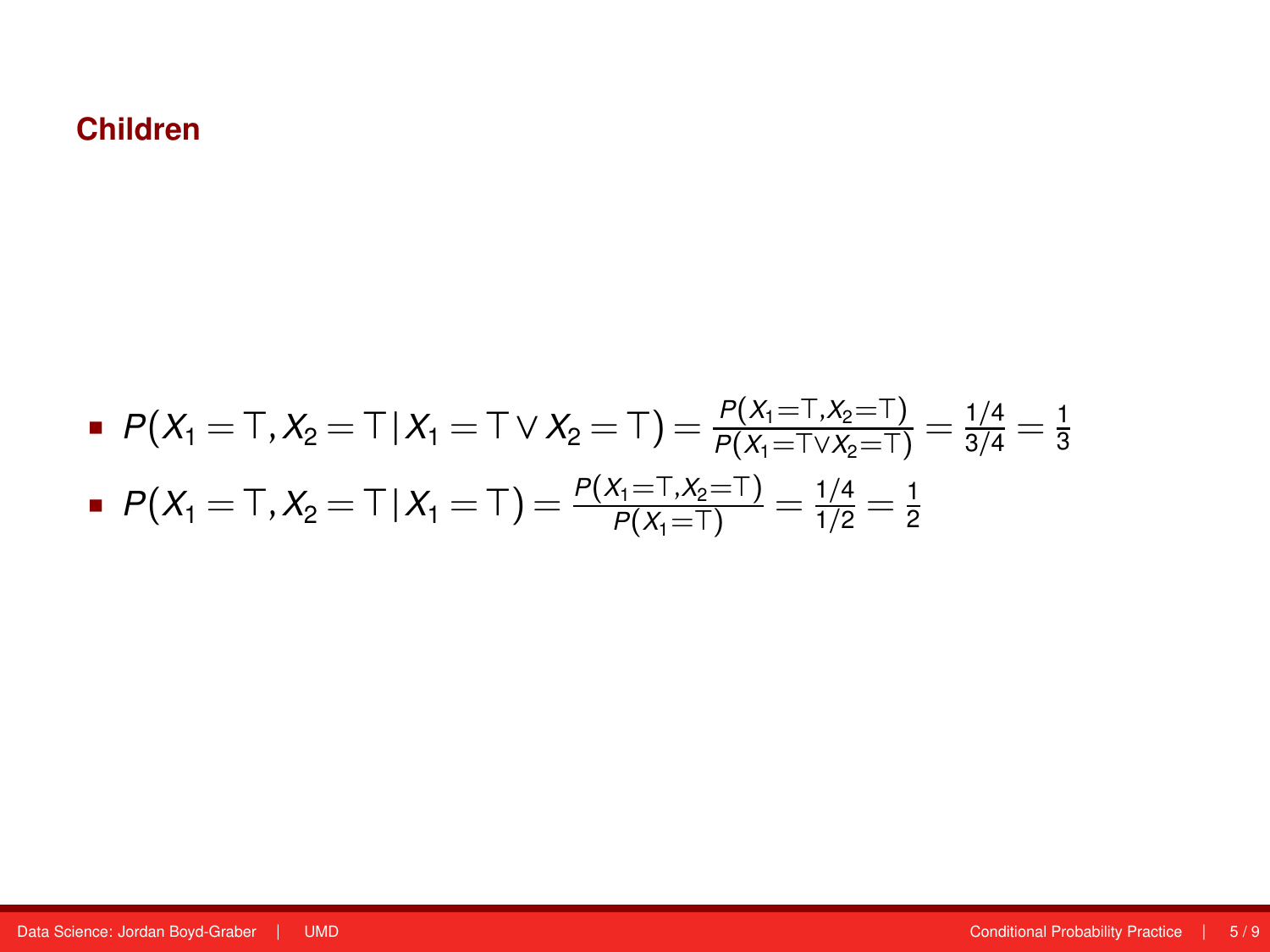One coin in a collection of 65 has two heads. The rest are fair. If a coin, chosen at random from the lot and then tossed, turns up heads 6 times in a row, what is the probability that it is the two-headed coin?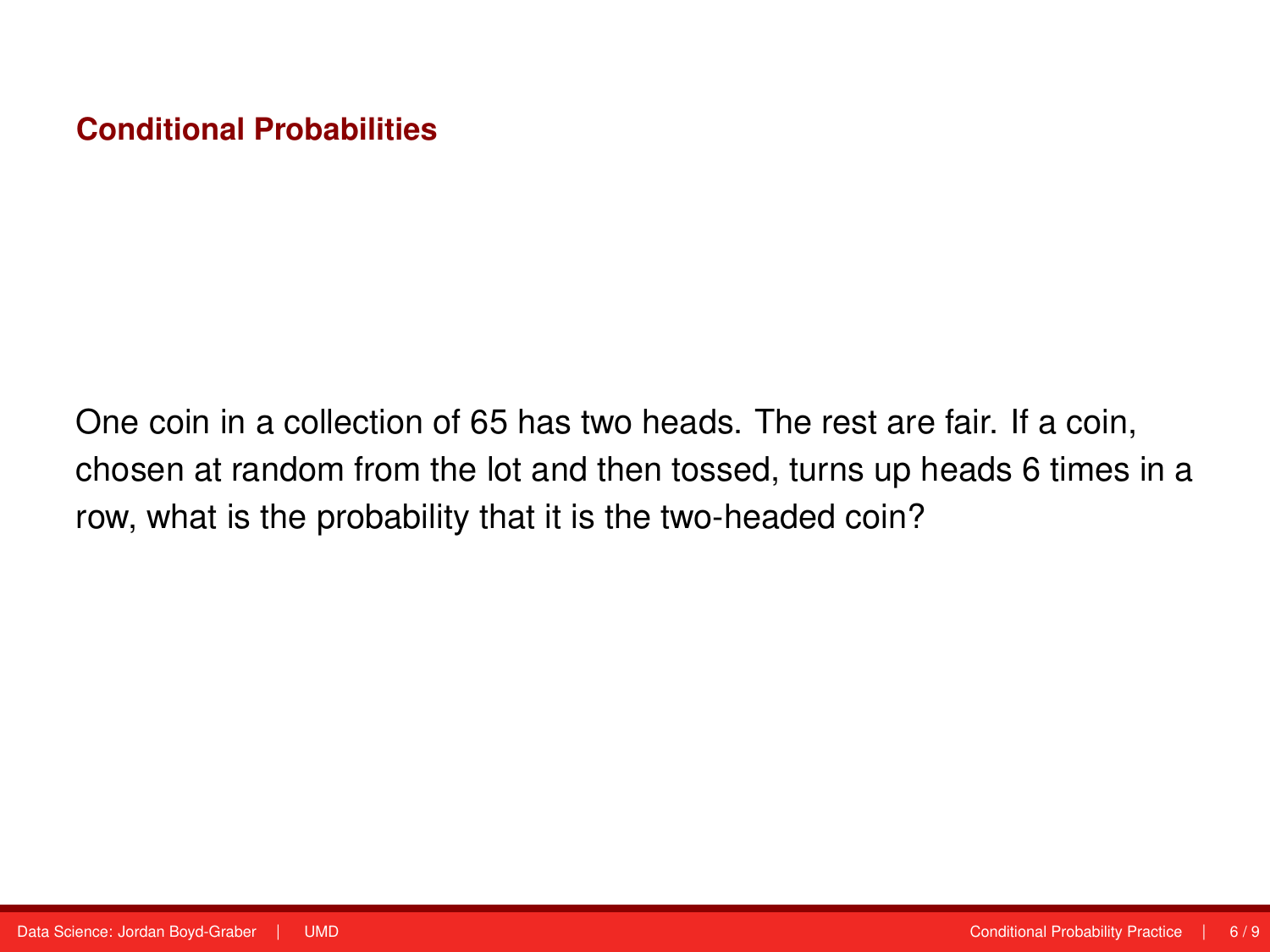- Let  $C$  be the coin chose  $(T$  for fake)
- Let *H* be the number of heads out of six

$$
P(C = T | H = 6) = \tag{1}
$$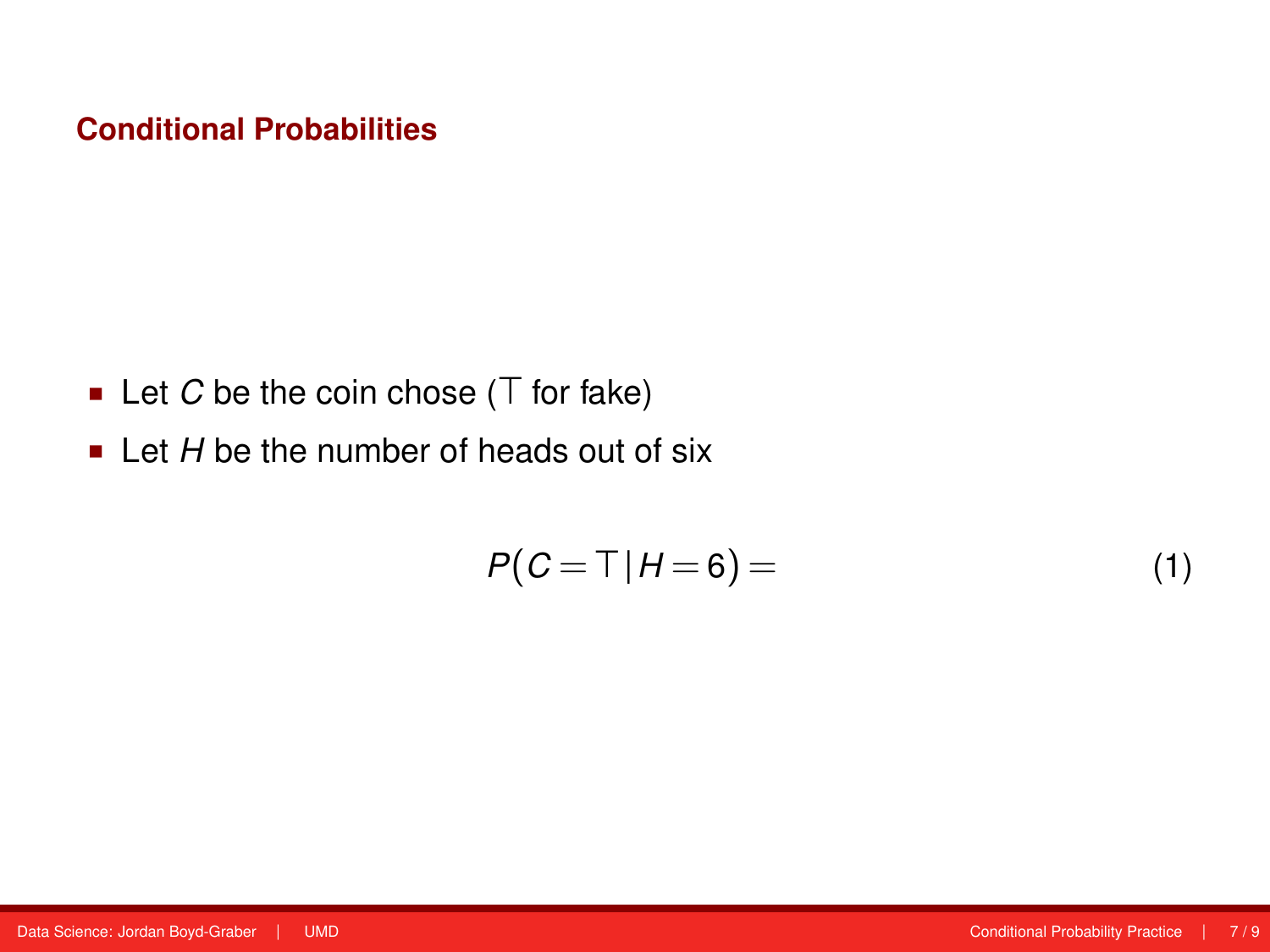- Let  $C$  be the coin chose  $(T$  for fake)
- Let *H* be the number of heads out of six

$$
P(C = T | H = 6) = \frac{P(C = T \land H = 6)}{P(H = 6)} = \tag{1}
$$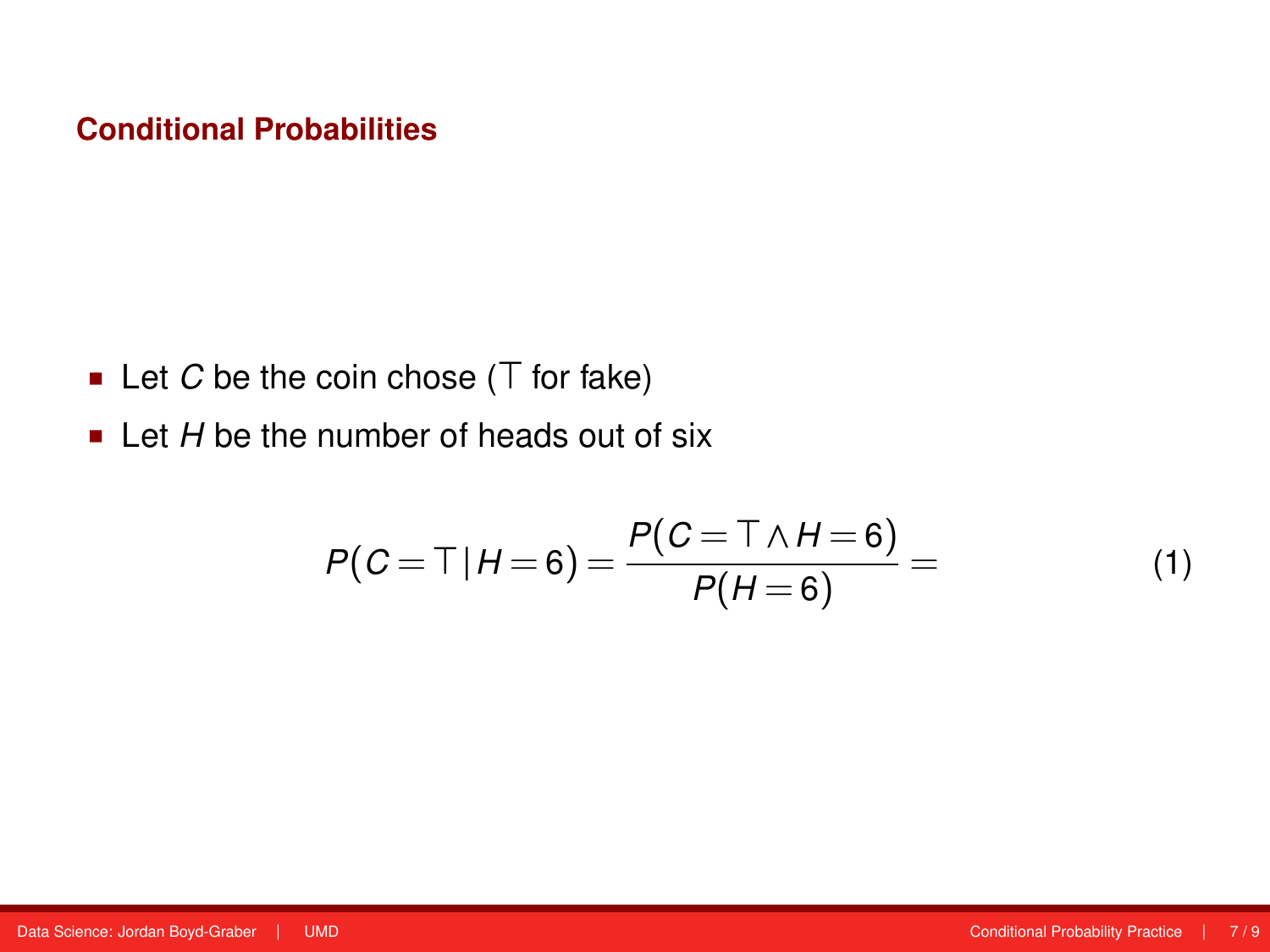- Let  $C$  be the coin chose  $(T$  for fake)
- Let *H* be the number of heads out of six

$$
P(C = T | H = 6) = \frac{P(C = T \land H = 6)}{P(H = 6)} = \frac{1/65}{1/65 + \frac{64}{65} \cdot \frac{1}{2^6}} = (1)
$$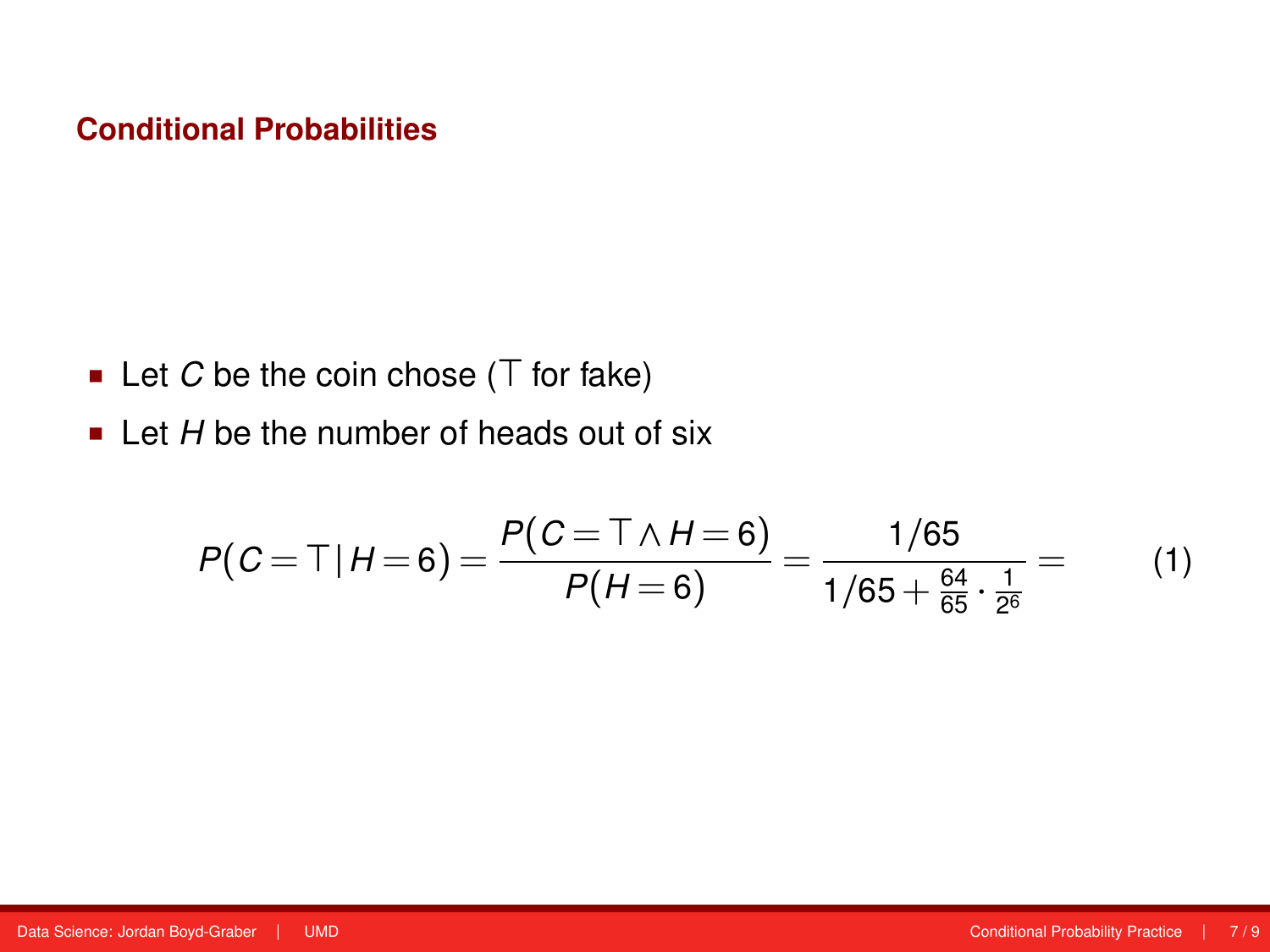- Let  $C$  be the coin chose  $(T$  for fake)
- Let *H* be the number of heads out of six

$$
P(C = T | H = 6) = \frac{P(C = T \land H = 6)}{P(H = 6)} = \frac{1/65}{1/65 + \frac{64}{65} \cdot \frac{1}{2^6}} = \frac{1/65}{2/65} = \frac{1}{2} (1)
$$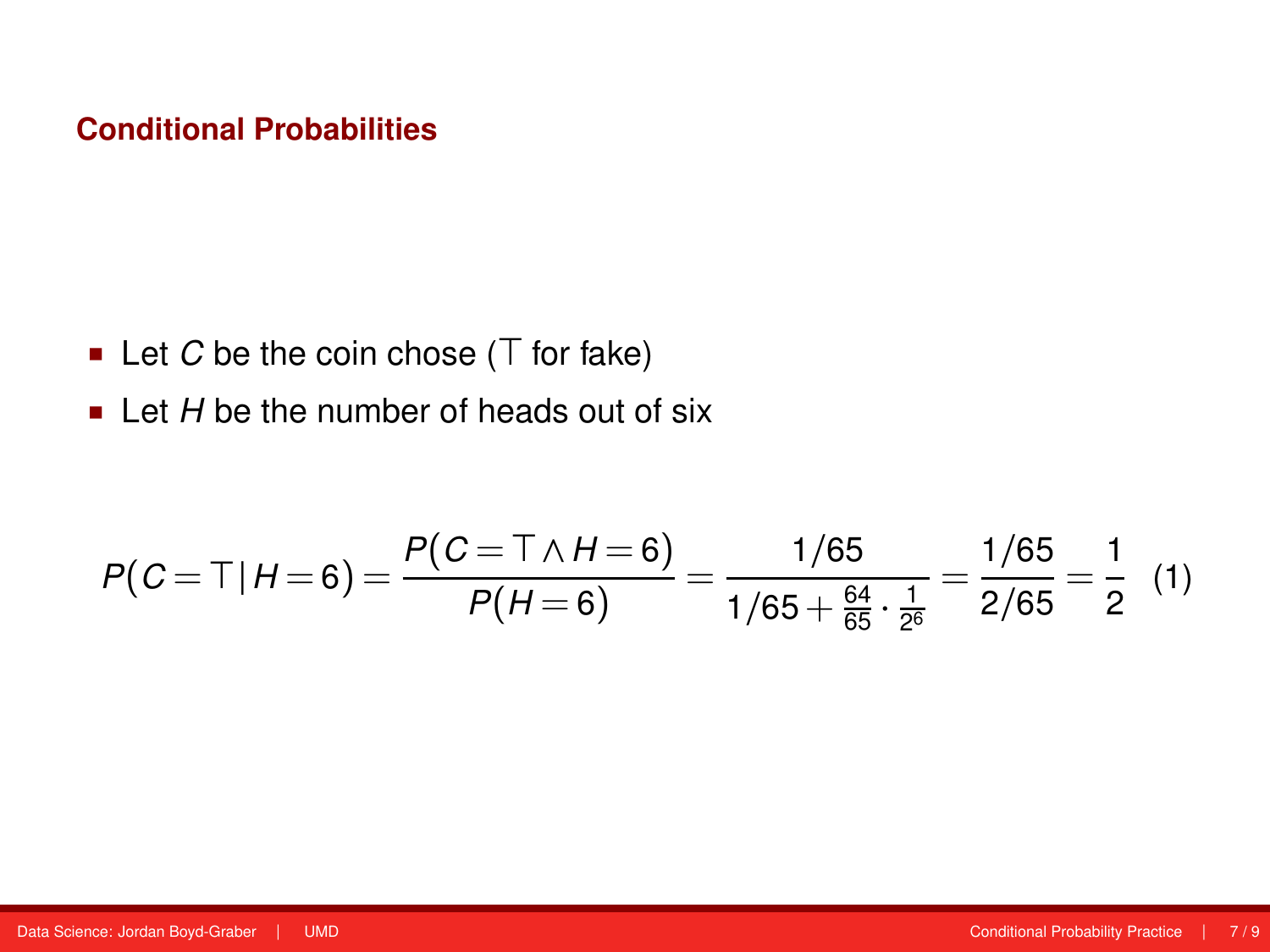There's a test for Boogie Woogie Fever (BWF). The probability of geting a positive test result given that you have BWF is 0.8, and the probability of getting a positive result given that you do not have BWF is 0.01. The overall incidence of BWF is 0.01.

- 1. What is the marginal probability of getting a positive test result?
- 2. What is the probability of having BWF given that you got a positive test result?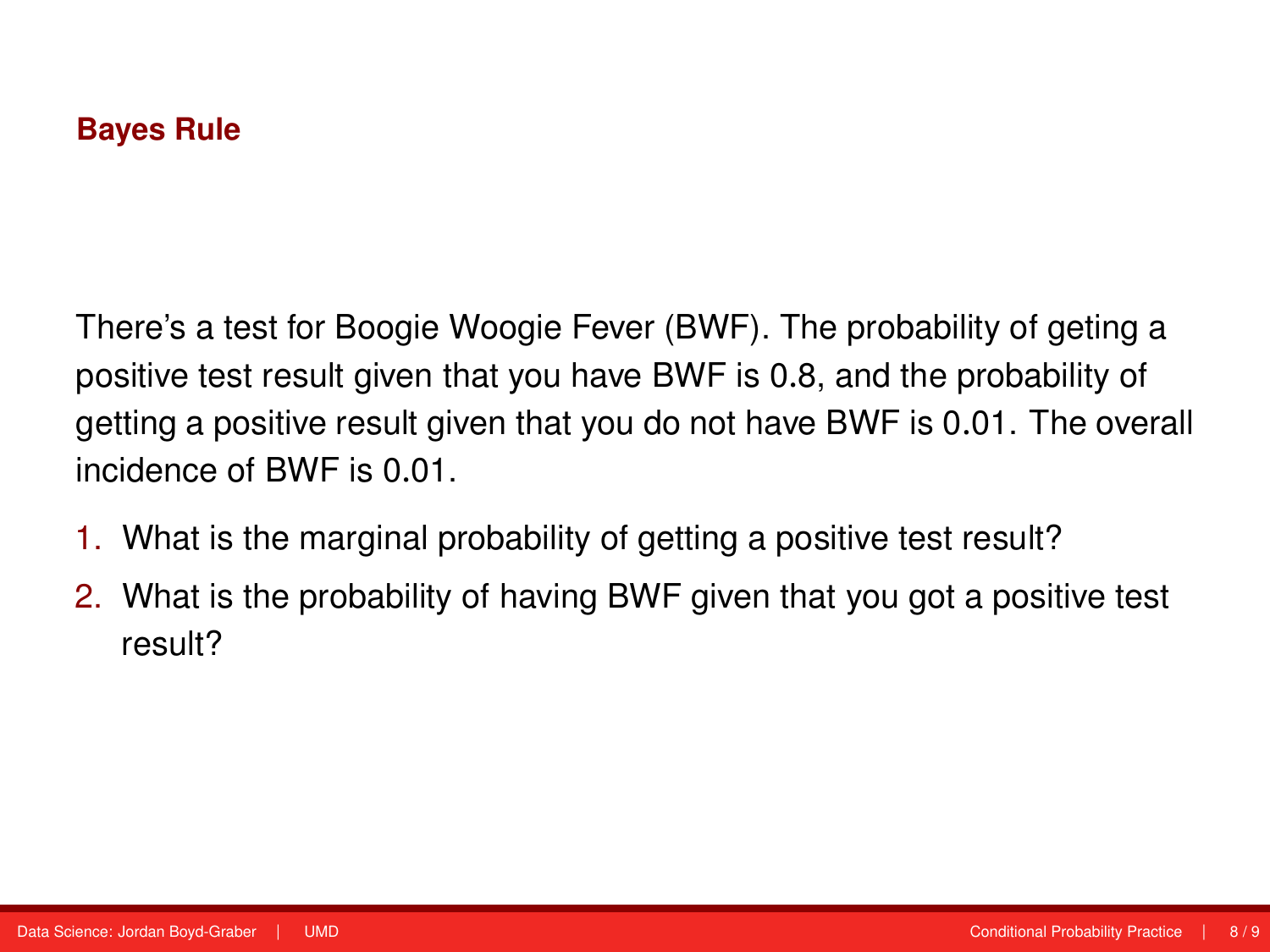- $P(T = T) =$
- $P(D = T | T = T) =$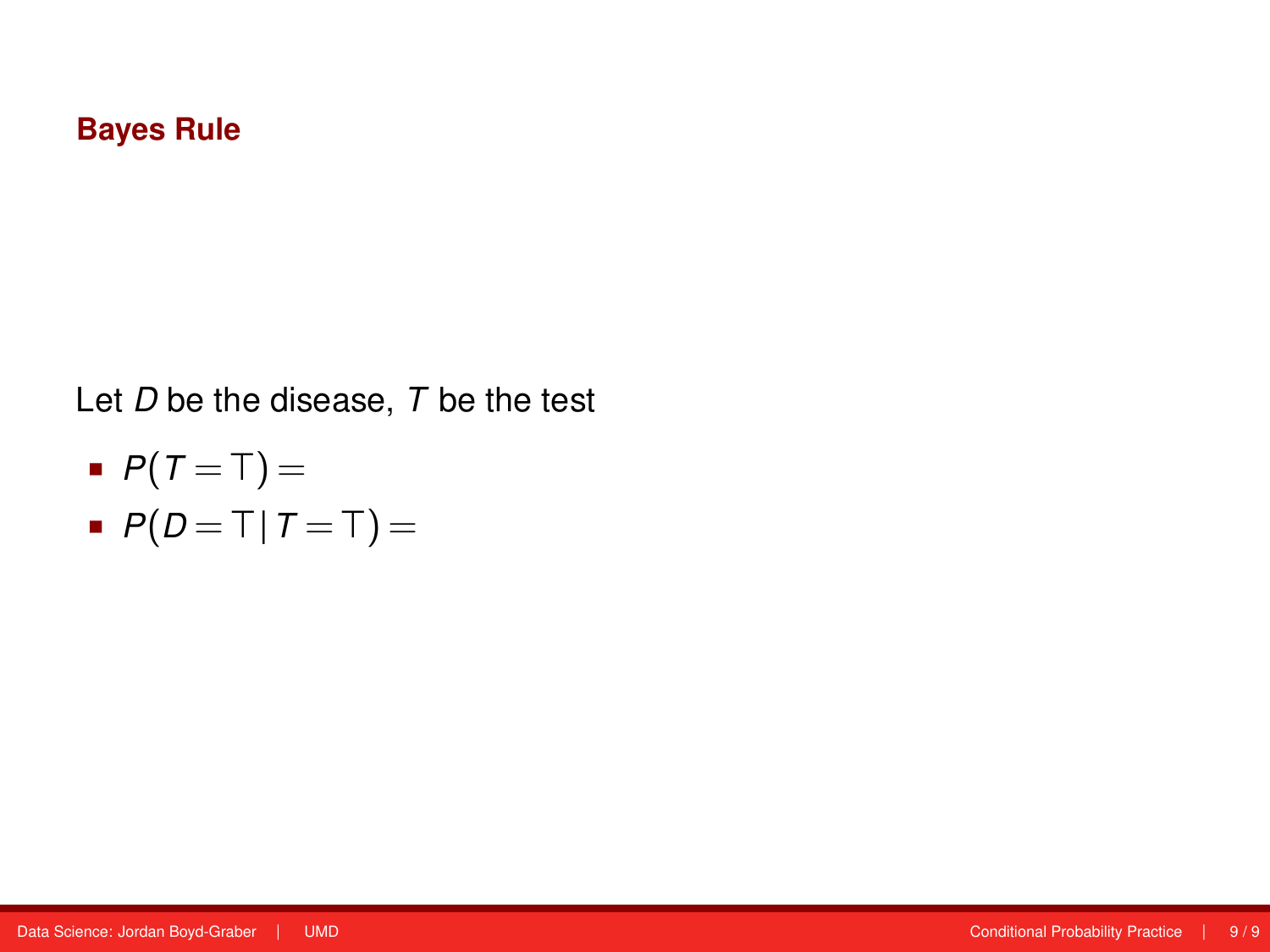$$
P(T = T) = \sum_{x=T,\perp} P(T = T, D = x) =
$$

$$
\blacksquare P(D = \top | T = \top) =
$$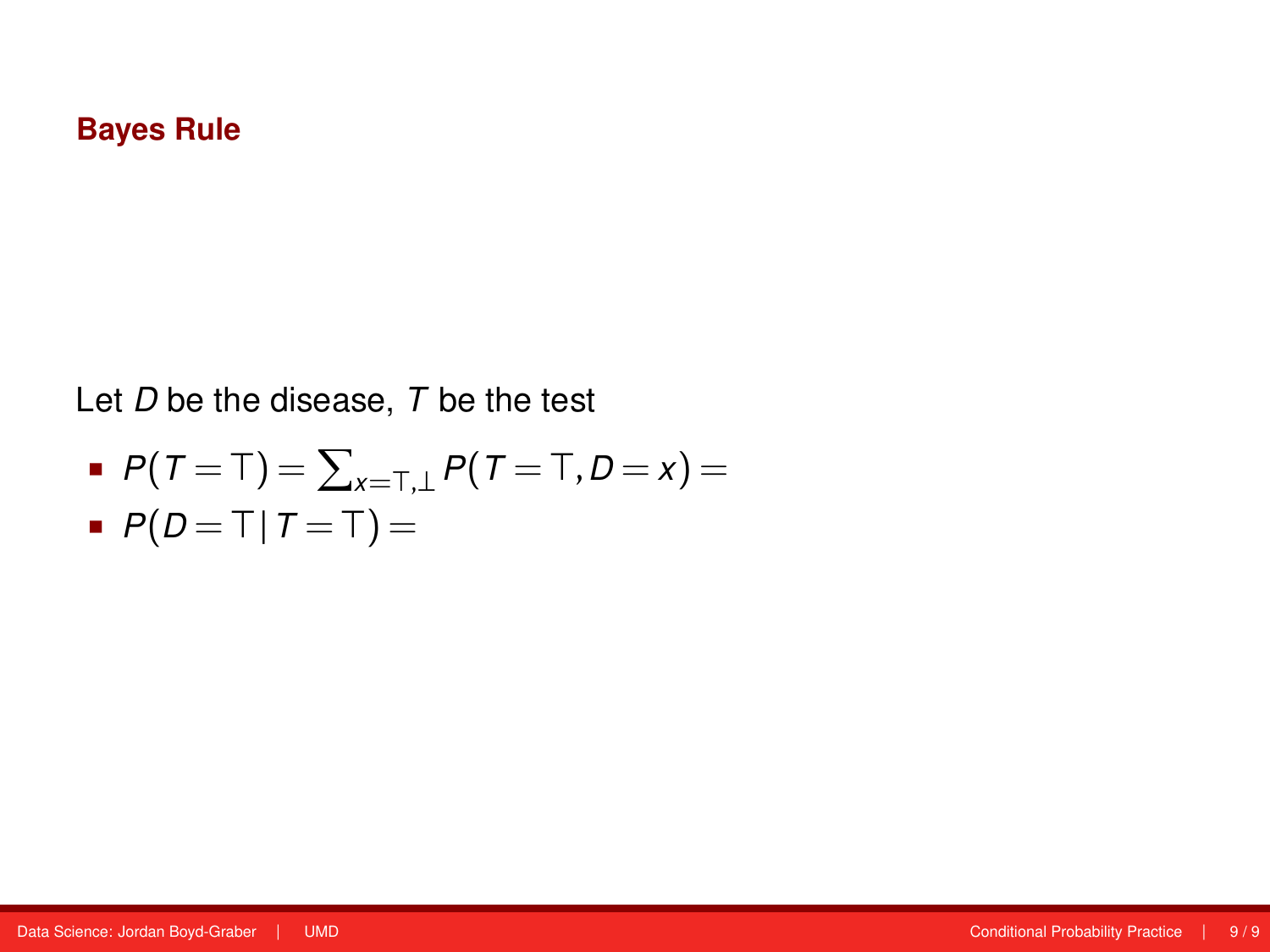$$
P(T = T) = \sum_{x=T, \perp} P(T = T, D = x) = 0.01 \cdot .8 + .99 \cdot .01 =
$$

$$
\blacksquare P(D = \top | T = \top) =
$$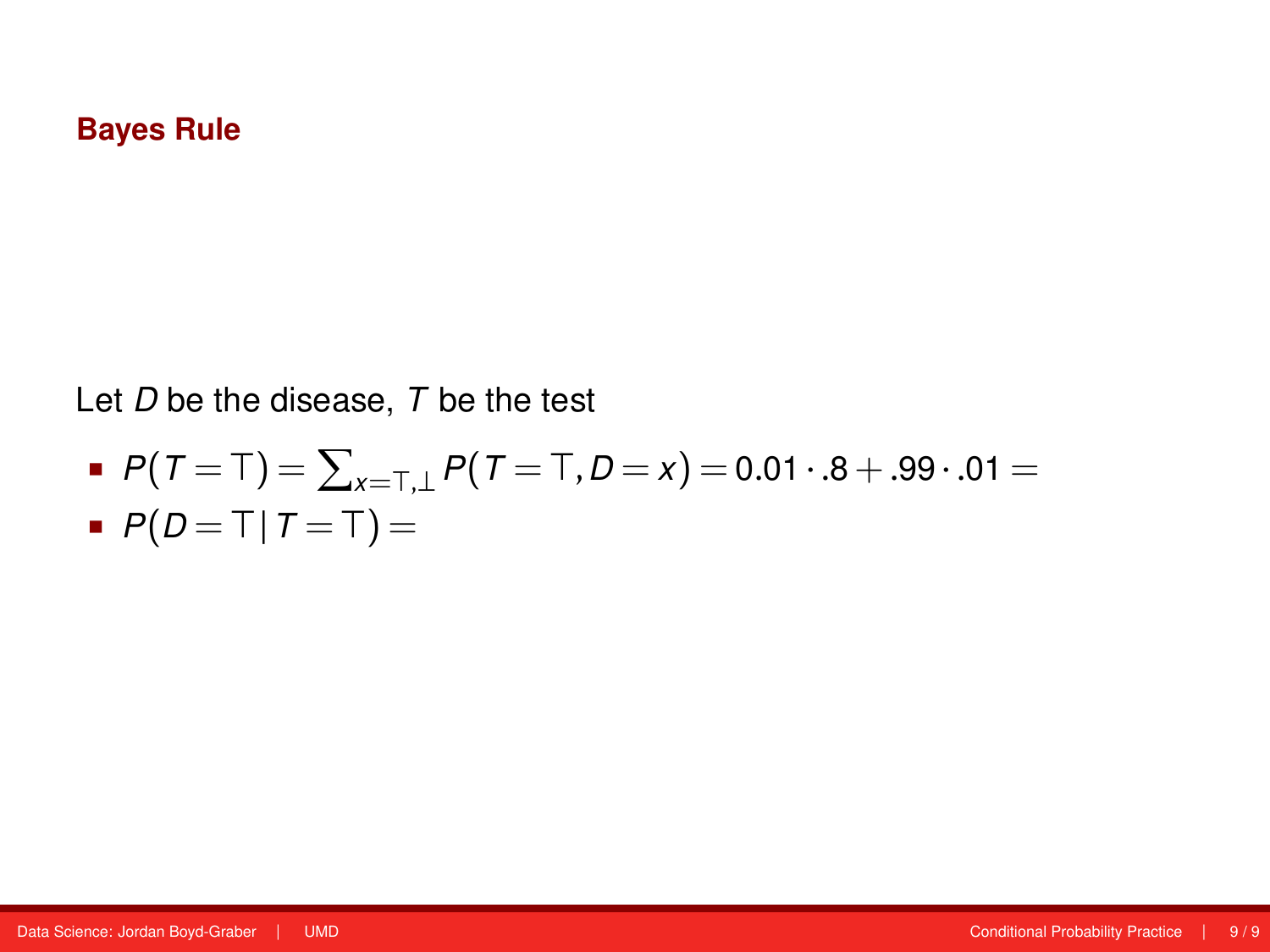$$
P(T = T) = \sum_{x = T, \perp} P(T = T, D = x) = 0.01 \cdot .8 + .99 \cdot .01 = 0.02
$$

$$
\blacksquare P(D = \top | T = \top) =
$$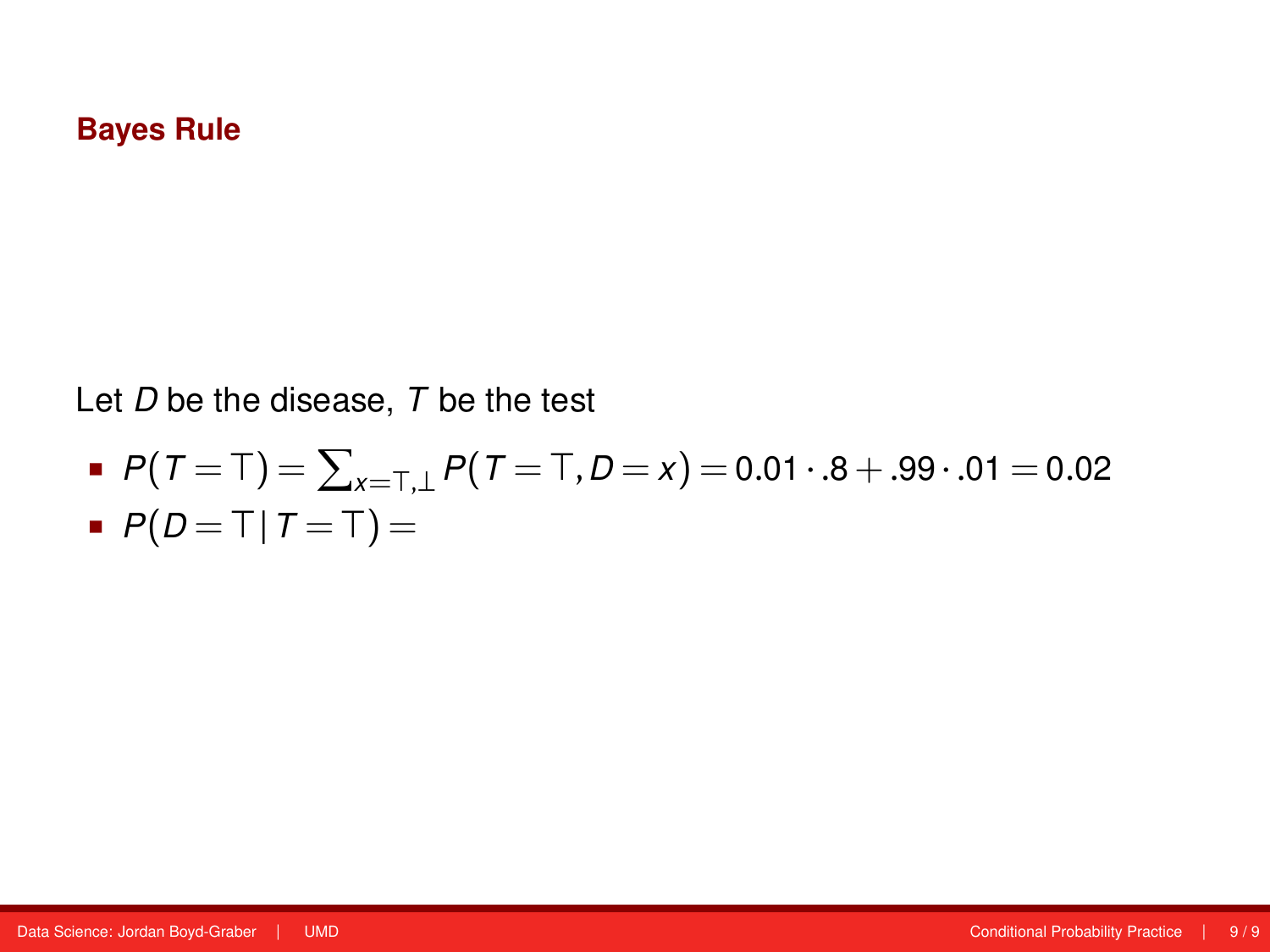\n- \n
$$
P(T = T) = \sum_{x = T, \perp} P(T = T, D = x) = 0.01 \cdot .8 + .99 \cdot .01 = 0.02
$$
\n
\n- \n
$$
P(D = T | T = T) = \frac{P(T = T | D = T)P(D = T)}{P(T = T)} =
$$
\n
\n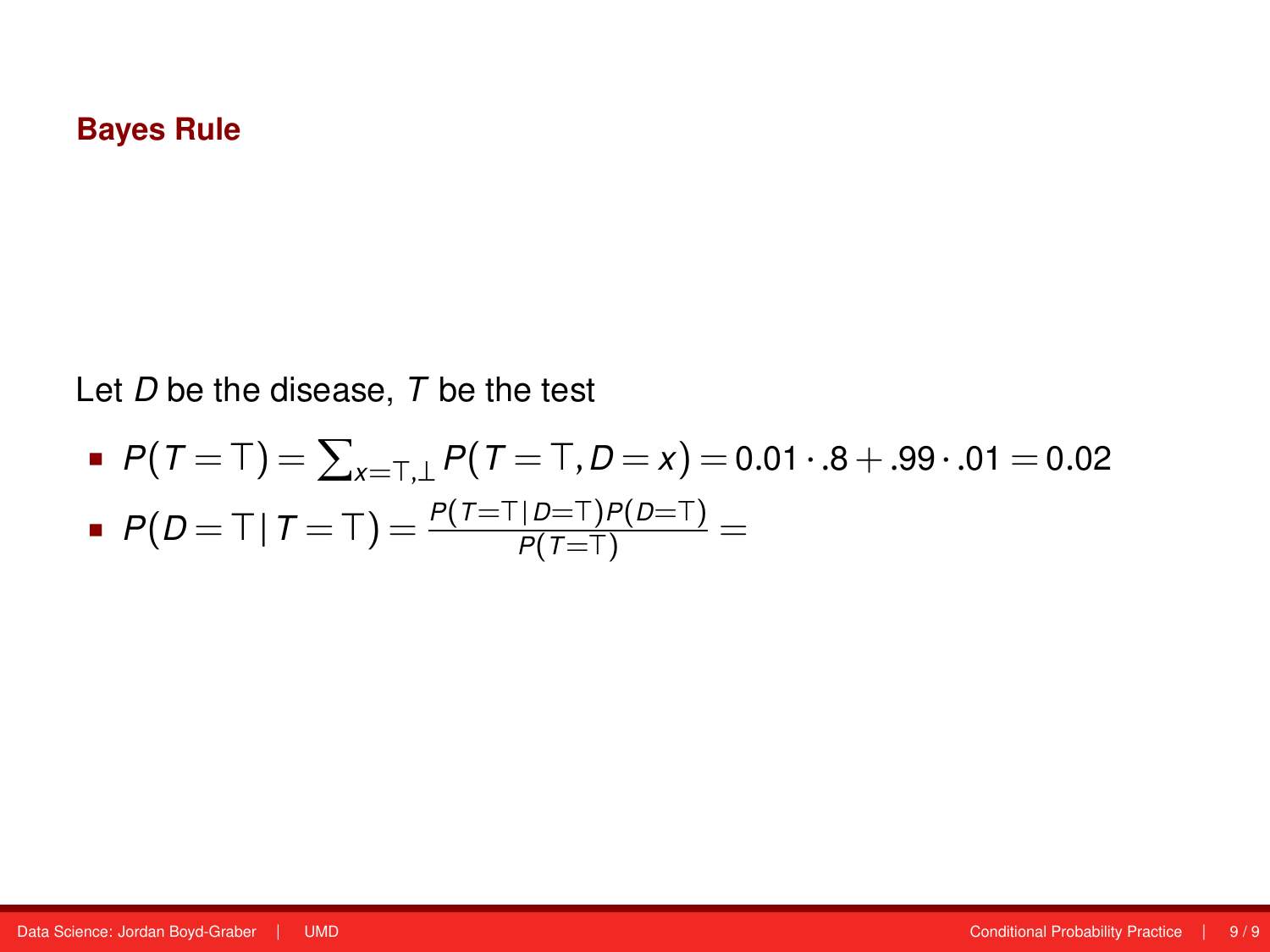$$
P(T = T) = \sum_{x=T, \perp} P(T = T, D = x) = 0.01 \cdot .8 + .99 \cdot .01 = 0.02
$$

$$
P(D = T | T = T) = \frac{P(T = T | D = T)P(D = T)}{P(T = T)} = \frac{0.8 \cdot 0.01}{0.02} =
$$